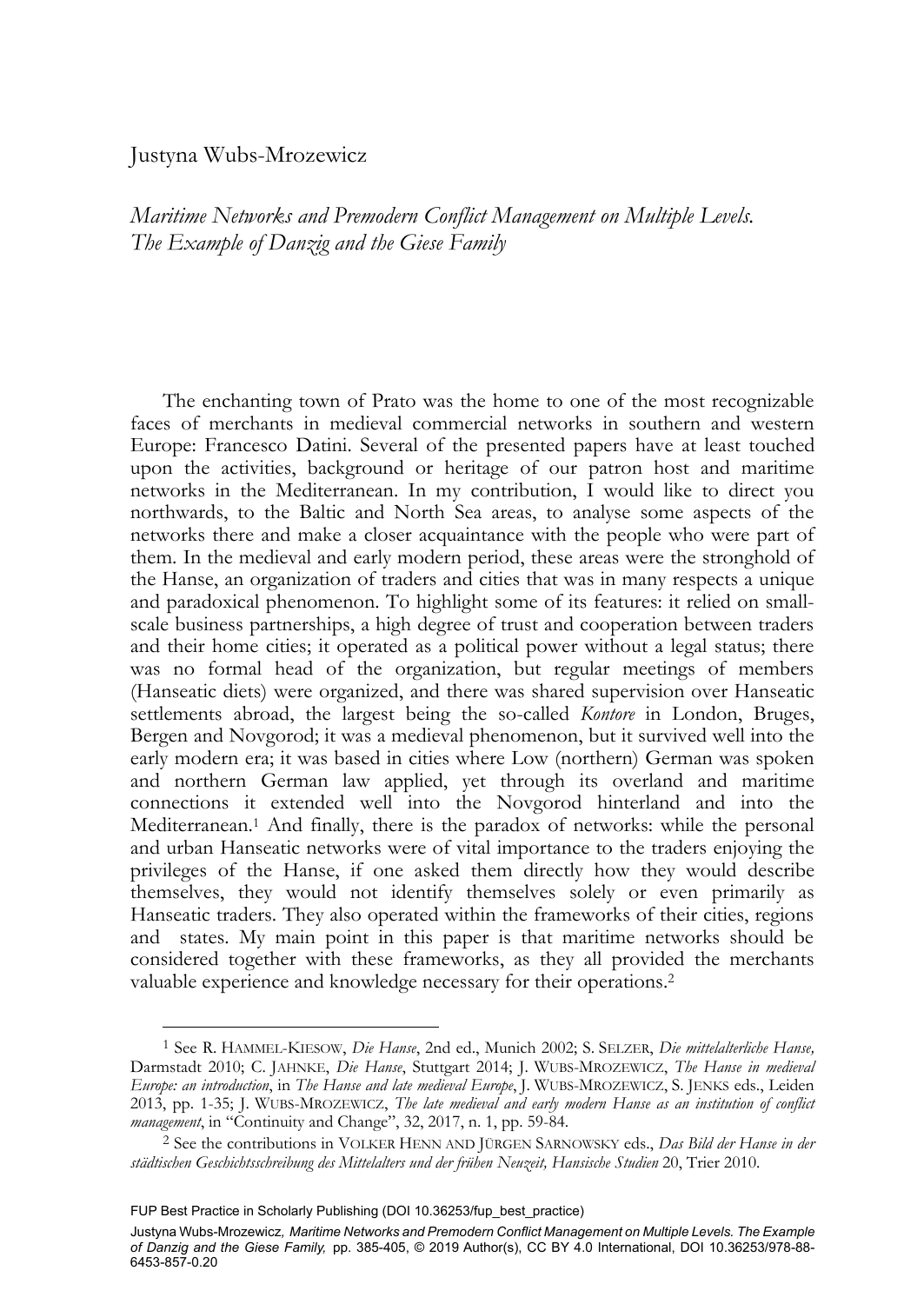How can we unravel all these networks? The key is to take specific cities, and, whenever possible, also specific traders in them, as starting points and examine them with a research question in hand. Here, I will tackle the topic of maritime networks of cities and traders, and zoom in on the role they played in dealing with conflicts in the medieval and early modern era. In particular, I will focus on my findings related to the city of Danzig (Gdańsk), which was simultaneously a member of the Hanse, a highly autonomous urban hub in the province of Royal Prussia, and a major port under the Polish Crown.3 I will use one specific mercantile family that operated in large parts of the Baltic and North sea areas as a recurrent illustration to discuss some aspects of conflict management occurring at these levels. This paper is one of the first exploratory presentations of a new research project, which I will briefly outline below.

# CONFLICT MANAGERS AND THE PREMISES OF A NEW PROJECT

Let us begin by taking a closer look at another face, the likely familiar image of Georg Giese, who was a burgher of Danzig in the sixteenth century. His portrait by Hans Holbein, which was painted in the 1530s while Giese resided in the *Kontor* in London, is one of the most often reproduced images of a northern European merchant. To many, Giese has come to be seen as the epitome of a Hanseatic trader. This is due, on the one hand, to the numerous details and symbols of mercantile life that appear in the portrait, such as letters, scales, a seal with a merchant mark as well as an account book, all depicted in the setting of a trader's office. On the other hand, the fame of the image comes from the masterful quality of the painting itself, which Holbein wanted to use to attract new customers among the Hansards who did their business and stayed in the *Kontor*.

<sup>&</sup>lt;sup>3</sup> I use the name Danzig for the late medieval and early modern period, following the use in the primary sources of the inhabitants of the city. For the modern city and the seat of the archive and library, Gdańsk is used. On the huge historiography of Prussia and Poland, see the overviews and references in J. MAŁŁEK, *Opera selecta. Polen und Preussen von 15. bis zum 18.Jahrhundert*, Toruń 2011; E. KIZIK, *Prusy Królewskie. Społeczeństwo, kultura, gospodarka 1454-1772*, Gdańsk 2012; R.I FROST, *The Oxford History of Poland-Lithuania: Vol. I: The Making of the Polish-Lithuanian Union, 1385-1569*, Oxford 2015.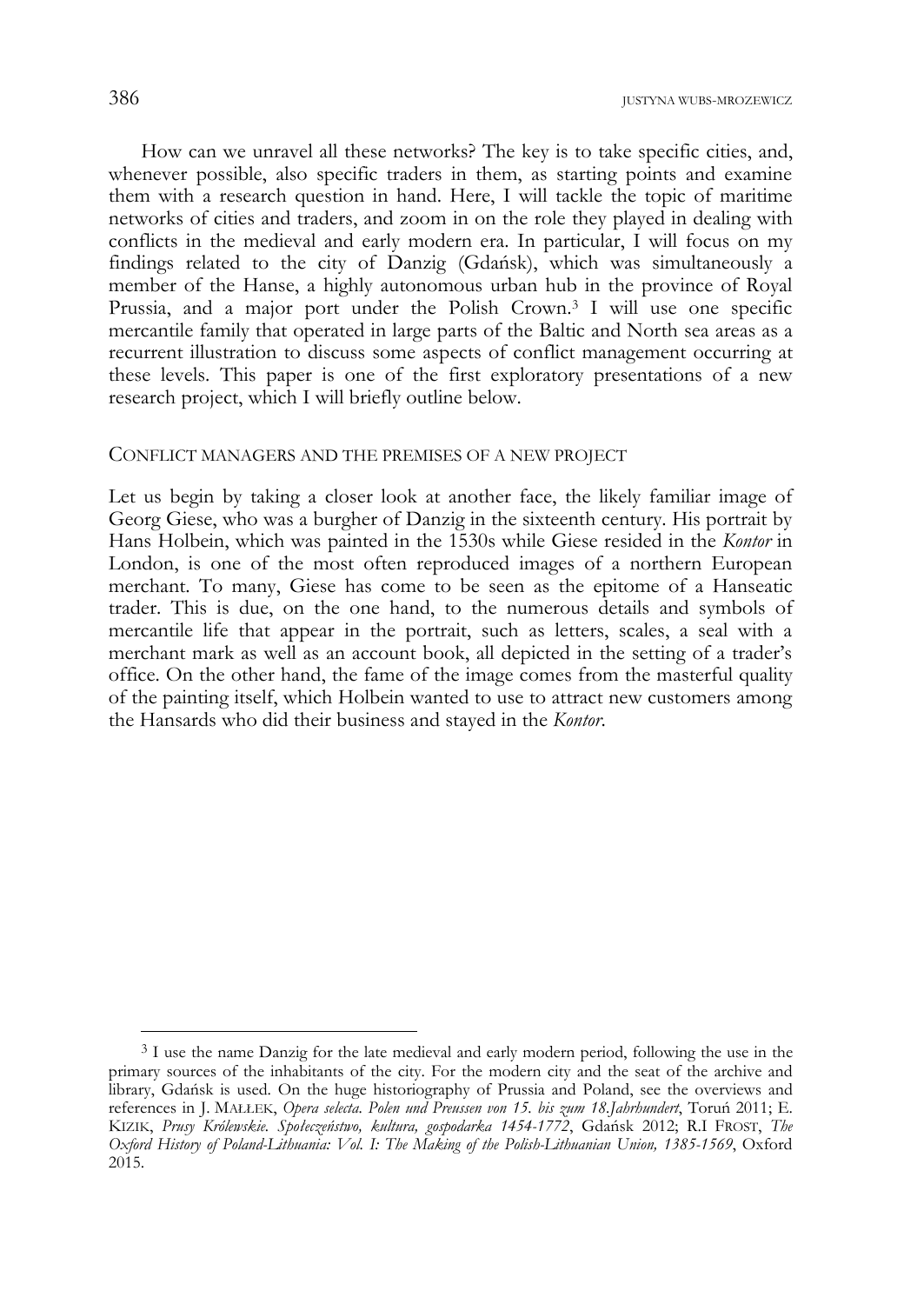

## Fig. 1. **Georg Giese, Gemäldegalerie Berlin, nr. 586**

Art historical analyses have provided many insights into the artistical and technical aspects of the painting and, to some extent, into the life of Georg Giese himself. Attention has been drawn to the fact that he holds a letter in his hands which was probably sent by his brother, a bishop and friend of Nicolaus Copernicus and Erasmus of Rotterdam.4 With the topic of our conference as a backdrop, and with my focus on conflict management in particular, several additional observations can be made: this elder brother Tiedemann was not only a learned clergyman with legal experience from the Roman Rota, but also a diplomat on behalf of both the city of Danzig and the Polish king (its sovereign). When we zoom in on the letter in the painting, we read the words 'to hande', which meant

<sup>4</sup> ARCHIWUM PAŃSTWOWE W GDANSKU (State Archive in Gdańsk), henceforth APG, 300 R/Ll 28; T. BORAWSKA, *Rodzina Giesów w Gdańsku w XV i na początku XVI wieku*. Toruń 1973, here pp. 133- 144; EADEM, *Tiedemann Giese (1480-1550) w życiu wewnętrznym Warmii i Prus Królewskich [Tiedemann Giese (1480-1550) in the Internal Affairs of Varmia and Royal Prussia]*, Olsztyn 1984; W. SZCZUCZKO, *Giese (Gyse) Jerzy (1497-1562), kupiec i burgrabia gd.*., in *Słownik biograficzny Pomorza Nadwiślańskiego, vol. 2*, Gdańsk 1994, p. 53; T.S. HOLMAN, *Holbein's Portraits of the Steelyard Merchants: An Investigation*, in "Metropolitan Museum Journal", 14, 1979, pp. 139-158; S. BUCK et al., *Hans Holbein the Younger*, *1497/98-1543: Portraitist of the Renaissance*, The Hague 2003; H. FREYTAG, *Das Bildnis eines Danzigers, von Hans Holbein gemalt*, in: "Zeitschrift des West-preussisches Geschichtsvereins", 40, 1899, pp. 107-115.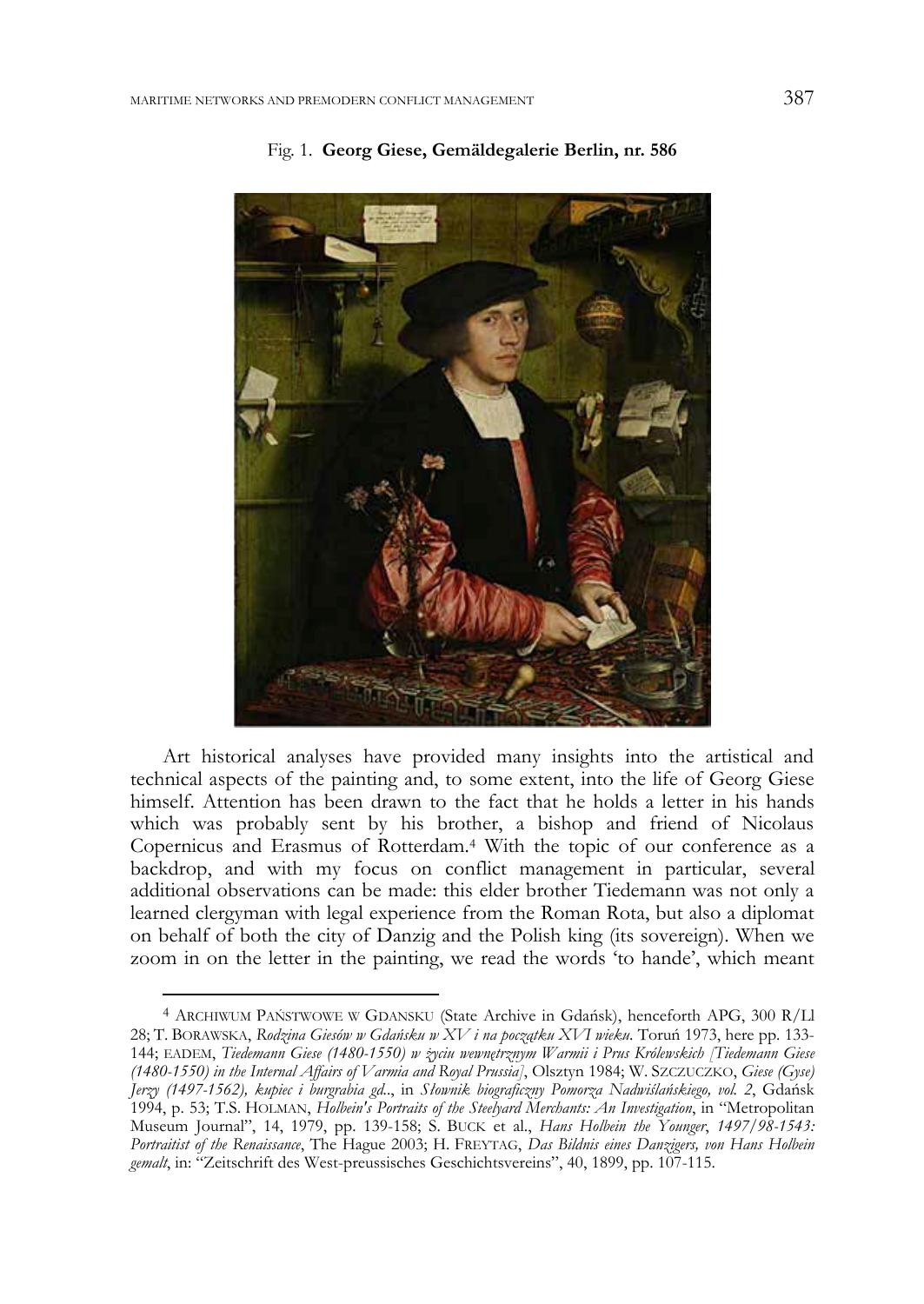that it was to be delivered to Georg personally and was thus confidential. The implication is that this is sensitive information from home, which could be family, city or even large-scale political news. Georg presented himself as a typical Hanseatic trader, spending years abroad to build up trade networks and wealth, and thus operating in a foreign political context. At the same time, he was well aware that he would be returning to Danzig to get married to a daughter of a patrician from another Hanseatic town in Prussia, Thorn (Toruń): hence the carnations in the picture, which were a symbol of his engagement. While continuing to do business from Danzig, Giese would eventually become a city councillor, judge and arbitrator, as well as envoy to Prussian regional meetings and Hanseatic regional meetings. There, commerce and politics were intertwined to uphold the autonomy of cities and the region itself under the Polish Crown. Georg would have probably been pleased to know that one of his sons would become secretary to the Polish king and a champion of Danzig's commercial and political interests, while another would become a burgomaster in Thorn. In any case, Georg saw a nephew become a frequent envoy to the Danish king, a cousin represent the city in Hanse matters and Crown affairs, and another family member negotiate privileges in Portugal.5

A highly significant point that has to be made in the context of this paper is that all members of the family were performing urban diplomacy as side jobs, next to sitting on the urban council or conducting trade. You could call them a family of multitaskers, as the collective number of roles and linkages is quite striking. Family ties were obviously very important to Georg: apart from his brother's letter in the painting, merchant marks tell a story here. We know from other sources what the merchants mark of his deceased father (1) and of his other elder brother, Albrecht (2), looked like. Georg's mark in the painting (3) is a variant of his kin's.6



<sup>5</sup> T. BORAWSKA, *Rodzina Giesów*, cit.; A. GIESE, *Die Danziger Patrizier familie Giese*, in "Danziger familiengeschichtliche Beiträge", 2, Danzig 1934, pp. 111-121 and 3, 1938, p. 6; K. MIKULSKI, *Adel und Patriziat im Königlichen Preußen vom 15. bis 18. Jahrhundert. Versuch einer Bestimmung ihrer Beziehungen zueinander*, in "Zeitschrift für Ostmitteleuropa-Forschung/Journal of East Central European Studies", 49, 2000, n. 1, pp.38-51.

<sup>6</sup> The merchant marks of Georg's father and brother are from Giese, *Die Danziger Patrizier familie Giese,* and Biblioteka Gdańska PAN Ms 807. It was usual that merchant marks within families resembled each other, see T. HIRSCH, *Handels- und Gewerbegeschichte Danzigs unter der Herrschaft des Deutschen Ordens*, Leipzig 1858, p. 224.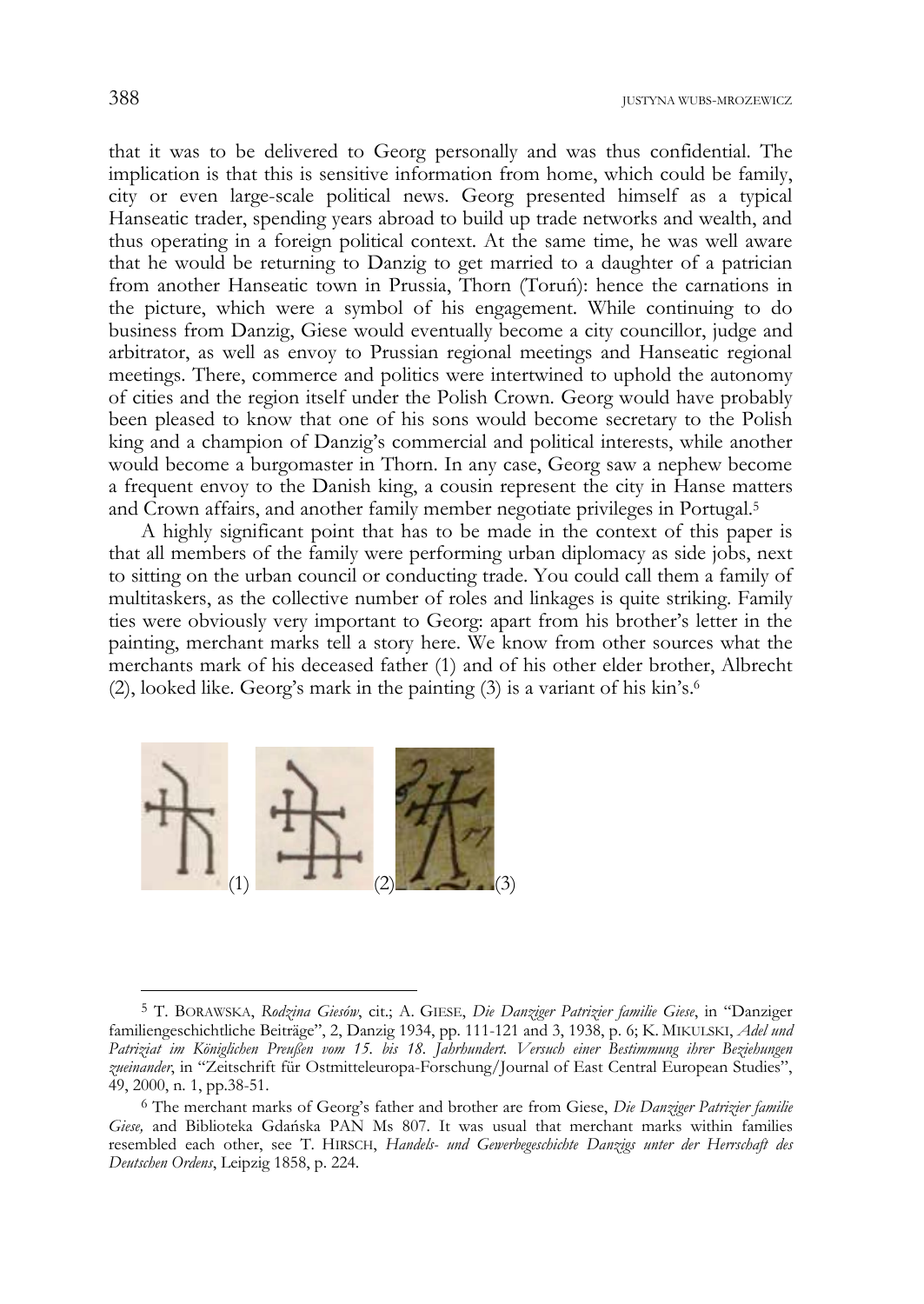Apart from continuity and importance of family ties, this choice also suggested the continuation of the mercantile – and maritime – connections. Specifically, it could refer to the business connections his father had established between Danzig and London, as well as to many places in the North Sea and Baltic Sea.

In short, the painting and the example of the Giese family demonstrates two themes which are of interest in this paper concerning networks and actors. First of all, the networks in which Georg operated existed at the family, city, regional, Hanseatic and state level, spanning the Baltic and North Seas. This translated into both opportunities and the calculated possibility of having to deal with conflicts at these levels. Secondly, Georg and his family members (i.e. ancestors, contemporaries and successors) all combined various roles in their lives. These roles ranged from business, city administration, pastoral care and legal and humanist science to urban and state diplomacy. Juggling roles also occurred on the female side of the family: Georg's widowed mother combined raising ten children and running the family business, while his wife probably maintained valuable political and commercial links with Thorn, her hometown. Exposure to various contexts and the performance of various roles made them well equipped to manage all kinds of conflicts. It has to be underlined here that, in both aspects, Georg and his family should be seen as an illustration, not an exception or a stand-alone case study.7 The patriciate in Danzig consisted in the sixteenth century of 23 families, but for instance councillors were recruited from 72 families which were in various ways also involved in regional and overseas trade.<sup>8</sup>The interlacing of networks has been discussed extensively for various traders and cities in the Baltic and North Sea areas. To date, the multiplicity of roles in conflict management tied in to all these networks has not been a subject of a thorough analysis.

This second theme constitutes the very core of my 2018-2023 NWO VIDI (Netherlands Organization for Scientific Research) project, in which three team members will analyse conflict management in commercial cities in northern Europe, at the intertwined micro-, meso- and macro-scales. The framework of commercial cities has been chosen because it allows the discussion of mobility and migration, as well as economic, political, legal, social and cultural complexities. The concept of conflict is thus broader than what is usual in socio-economic history, or discussions of commercial cities. I have presented the research agenda of this project in detail elsewhere.9 Here, I would like to put forward three points which

<sup>7</sup> For instance, the network and actions of the Ferber family in Danzig has been studied extensively, see E. BOJARUNIEC, *Social advancement among patrician Families in Gdańsk in the Late Middle Ages and the Early Modern Period as exemplified by the Ferber family*, Acta Historica Universitatis Klaipedensis, 29, 2015, 150-170; H. ZINS, *Ród Ferberów i jego rola w dziejach Gdańska w XV i XVI w*., Lublin 1951. Also, Jan von Hoefen (Dantyszek) or Georg Klefeld and their networks could be good examples. The networks were interrelated, see H. SAMSONOWICZ, *Geografia powiązań rodzinnych patrycjatu gdańskiego w średniowieczu. in Venerabiles*, in *Nobiles et Honesti. Studia z dziejów społeczeństwa Polski średniowiecznej*, A. RADZIMIŃSKI et al eds., Toruń 1997, s. 319–325 and P. SIMSON, *Geschichte der Stadt Danzig*, Danzig 1903, 363.

<sup>8</sup> *Historia Gdańska II*, 1454-1655, Gdańsk 1982, pp. 208-215.

<sup>9</sup> J. WUBS-MROZEWICZ, *Conflict management and interdisciplinary history: Presentation of a new project and an analytical model*, in "The Low Countries Journal of Social and Economic History", 15, 2018, n. 1, 89-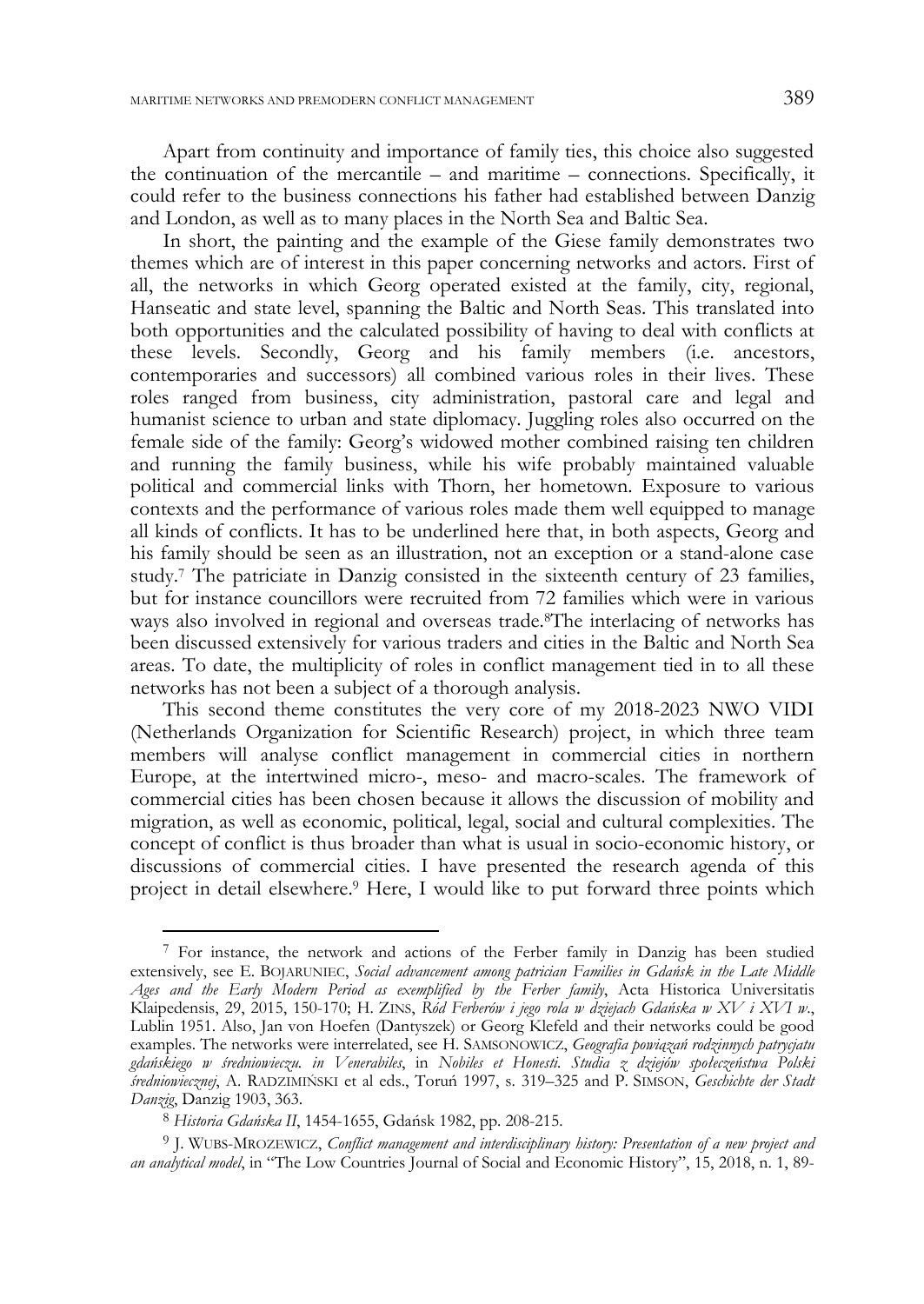will inform the analyses in the overall project, and which are of relevance to this paper.

1) In order to tackle the dynamic of multi-level conflicts taking place in various spheres of premodern urban life, a more comprehensive concept than 'conflict resolution' is needed. While this is the dominant term in social sciences and socialeconomic history, it does not take enough into account that conflicts were not only resolved. Consequently, I propose a model of historical conflict *management* consisting of prevention, provocation, maintenance of the status quo, escalation and deescalation, in addition to resolution. These should be seen as elements, not stages in conflict management.10

2) Economic, and also commercial history, has in recent years put much emphasis on institutions, including those handling conflicts. The people behind these institutions, i.e. the faces of conflict management like Georg Giese and his family members, have not received such attention. Yet in order to understand the functioning of institutions, the actors behind it have to become more visible. And, in the case of commercial cities engaged in maritime trade, it is important to underline that these people were part of various networks at the same time. Within these networks, they could exchange both mercantile and conflict management knowhow.

3) To date, separate roles like lawyers, councillors or diplomats have been scrutinized in the context of the overall changes occurring in the fifteenth and sixteenth centuries, in particular the rise or transformation of states with strong sovereigns. But, as the example of the Giese family demonstrates, these roles at the urban level were not ascribed as exclusive to one person. They could be stages in a career, or co-exist alongside other roles. My point is that these interconnections of networks and flexibility of roles in conflict management were the strength of Hanseatic commercial cities. Specifically, they allowed flexibility, exchange of information in the very well-developed culture of written communication and frequent face-to-face meetings (the aforementioned Hanse and regional diets), and the growth of versatile experience. The lack of one specialization was not seen as hindrance, but an advantage in the Hanse in the late Middle Ages and the sixteenth century.

The project will explore these issues in depth, and thus the current paper should be seen as a starting point of discussion.11 Nevertheless, I do want to present some initial results and show how these multitasking conflict managers operated in the networks of the Baltic and North Sea areas. As mentioned earlier,

 <sup>107.</sup> Compare also F. MIRANDA, J. WUBS-MROZEWICZ eds. *Merchants and Commercial Conflicts in Europe, 1250-1600*, special issue of "Continuity and Change", 32, 2017, n. 1*.*

 $10$  Different than in for instance the hourglass model in O. RAMSBOTHAM, T. WOODHOUSE, H. MIALL, *Contemporary conflict resolution*, Malden 2016, 4th updated edition.<br><sup>11</sup> As the paper was written in the first months of the project, I make primarily use of secondary

literature, published sources and only some archival sources. The references to my own articles are signposts to more extensive primary source discussions.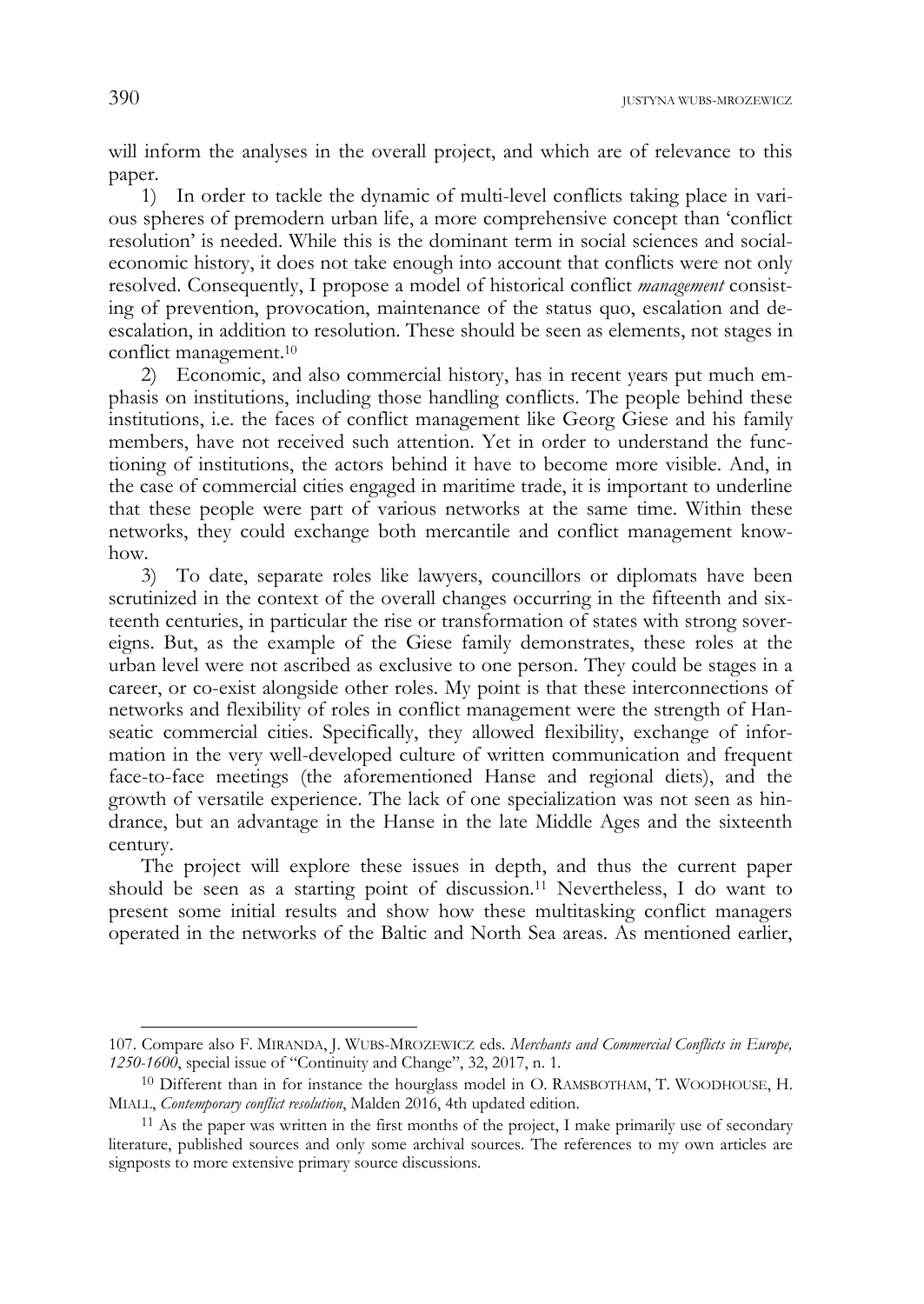the empirical foundation is to a large extent derived from the activities and interests of the citizens of the Hanseatic city of Danzig.12

In the following, I will briefly discuss the various levels at which these versatile northern European conflict managers operated. From the point of view of citizens of a Hanseatic city, there were five levels: the urban, regional, Hanseatic, state level (i.e. the interaction with the sovereign and officials acting on his behalf), as well as the 'inter' level of politics (i.e. the interurban, interregional and interstate dealings with non-Hanseatic city councils, foreign overlords and rulers).

## THE CITY

-

Within the city of Danzig in the second half of the fifteenth and in the sixteenth centuries, the most important institution was the great (broad) municipal council. Until 1526, the power was in the hands of the council proper, with four (rotating) burgomasters and a total of nineteen councillors drawn mainly from the mercantile patriciate (the First Order). There was also a Bench of twelve aldermen with a judge (Second Order), which at first had only judicial functions. After the Third Order of lesser merchants and craftsmen joined in 1526, the broad council of the three orders governed the city. This broad council combined administrative, legislative, political and judicial functions.13 As is well known, in this period there was no division of power similar to our modern *trias politica* – or apparently, no need to divide it. There was, however, a division of competences. For example, the Bench of aldermen adjudicated as a rule in the first instance and rendered arbitration, while the council proper functioned in the second instance. In practice, however, there could be exceptions to this rule. The proclaimed aim was to handle matters – often framed as conflicts – in an efficient way. Recurring examples are commercial conflicts, shipwreck issues, bankruptcies or inheritance matters.14 This

<sup>&</sup>lt;sup>12</sup> The model of conflict management, and the project altogether, were conceived on the basis of my previous research done on conflict *resolution* in Danzig and the Hanse, and were prompted by the conceptual gap in the analyses of premodern conflicts. See J. WUBS-MROZEWICZ, *The Hanse as an institution of conflict management*, cit., pp. 59-84.

<sup>13</sup> C. BIERNAT, *Recesy gdańskich ordynków, 1545-1814*, Gdańsk 1958.

<sup>14</sup> H. SAMSONOWICZ, *Wer traf die Entscheidungen in den selbstverwalteten Städten des mittelalterlichen Polen?,* in *Rechtsstadtgründungen im mittelalterlichen Polen*, ed. E. MÜHLE, Cologne 2011, p. 383; R. CZAJA, *Grupy rządzące w miastach nadbałtyckich w średniowieczu [The governing groups in the Baltic towns in the Middle Ages]*, Toruń 2008; J. TANDECKI, *Aufbau der Verwaltung und der Gerichtsbarkeit in den preussischen Grosstädten im Mittelalter*, in *Preussische Landesgeschichte: Festschrift für Bernhart Jähnig zum 60. Geburtstag*, U. ARNOLD, M. GLAUERT, J. SARNOWSKY eds., Marburg 2001, pp. 247-252; C. BIERNAT, *Recesy*, cit.; D. KACZOR, *City constitution, municipal laws and public order in sixteenth-century Gdańsk*, in *New Studies in Medieval and Renaissance Gdańsk, Poland and Prussia*, ed. B. MOŻEJKO, London 2017, pp. 127-141. On the municipal organization of cities using Saxon law, see E. ISENMANN, *Die deutsche Stadt im Mittelalter 1150-1550. Stadtgestalt, Recht, Verfassung, Stadtregiment, Kirche, Gesellschaft, Wirtschaft*, Köln 2010. On the historical records of the Danzig council, see M. GRULKOWSKI, *Gdańsk chancellery and registers in the fourteenth to fifteenth centuries*, in *New Studies,* pp. 47-59 and P. OLIŃSKI, *Die Danziger Stadtbücher im 14. und der ersten Hälfte des 15. Jahrhundert*s, in *Verwaltung und Schriftlichkeit in den Hansestädten*, ed. J. SARNOWSKY, Trier 2006.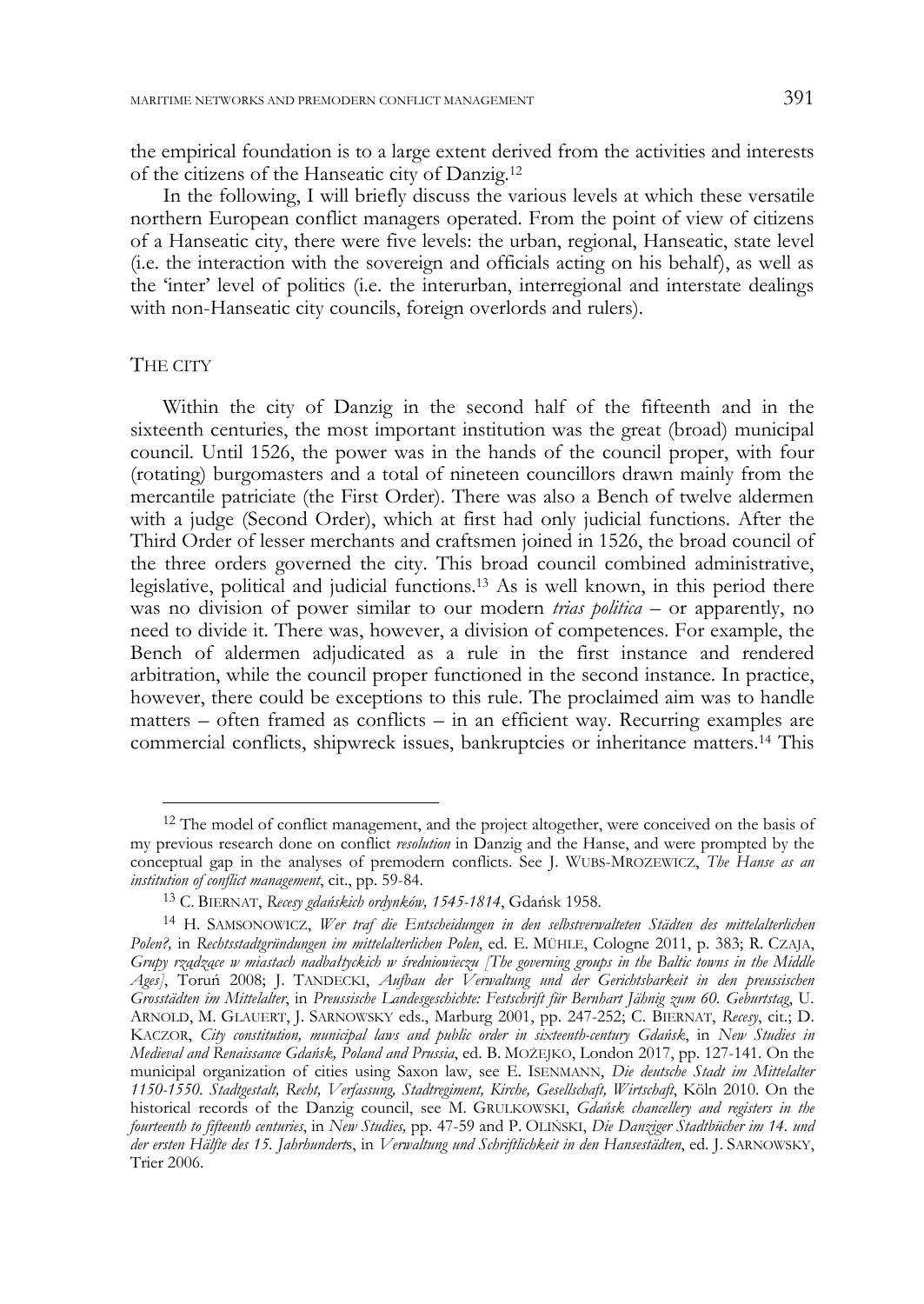means that people who were active in these bodies gained insight and experience with respect to handling a variety of matters.

The most visible part of the activities of the members of these institutions is conflict resolution. It takes up the most space in the sources, and has received the most attention from researchers – both due to the topics they have investigated (commercial and social relations), and the conceptual apparatus used, where 'resolution' is the established term. However, also on this city level, one can speak of prevention (drawing up laws and regulations), provocation and escalation (in many cases opting for costly, exhausting and relation-damaging litigation), maintenance of the status quo (when matters were adjourned endlessly), and deescalation (by means of trying to find a solution and taking measures to prevent a re-eruption of conflict, for instance by having the parties take an oath of peace or, conversely, by expelling someone from the city to be rid of the problem). These activities, in addition to the traditional category of resolution, should therefore be given more space and extra attention in the project.

Overall, the principle of overlapping jurisdictions, competences and functions existed in Danzig, just like elsewhere in Europe at the time. There were also other institutions – and thus individuals – who were part of this overlap. Starting in the second half of the fifteenth century, that is, from when Danzig became part of the Polish Crown, a representative of the king was present in the city (*Burggraf*). He was also a member of the mercantile patriciate, i.e. coming from one of the several families involved in trade, administration and politics at the highest level, many of whom became ennobled.<sup>15</sup> In the sixteenth century, the burgomaster and his deputy had their own judicial competences, and another organ – the *Wette* – gained power and prominence in dealing with criminal matters. Based on a previous administrative urban division, there was also a separate Bench of alderman for matters concerning the Old City, previously an autonomous entity and as of the mid-fifteenth century a neighbourhood in the Main City of Danzig. Also, while secretaries and the so-called syndics were not full members of the council, they took part in the sessions (and as we shall see, performed tasks outside of the city) and brought in learned expertise: after all, they were the only ones with legal degrees, obtained in Cracow, Leipzig, Rostock or further abroad.16 Finally, there was an economic institution that supervised the collection of mooring fees, the socalled *Pfahlkammer*. Although it was not primarily a judicial body, conflicts could occur within their sphere of competences. And, perhaps even more significantly, it was led by two councillors from the magistrate, again according to the principle of rotation.17 The extent of the group in Danzig, their embeddedness in the networks

<sup>15</sup> BIBILIOTEKA GDAŃSKA PAN, henceforth BG PAN, Ms. 616; M. BISKUP, *Starostowie-Burgrabiowie gdańscy w latach 1455-1506*, in "Czasopismo Prawno-Historyczne", 6, 1954, n. 1, pp. 42-59; K. MIKULSKI, *Patriziat*, cit., p. 42.

<sup>16</sup> *Hanserecesse/Hanserezesse*, 4 series, 26 volumes Hanserecesse/Hanserezesse, Leipzig 1870–1970, henceforth HR 2:3 nr. 288§49; HR 3:1 nr. 334§§23–24; HR 3:3 nr. 352§§23, 114, 116–119; HR 3:7 nr. 39§§14–22; HR 3:7 nr. 40§§4-5; HR 3:7 nr. 45§§14–18.

<sup>17</sup> Z. ZDRENKA, *Rats- und Gerichtspatriziat der Rechten Stadt Danzig, Teil II:1526−1792*, Hamburg 1989; IDEM, *Główne, Stare i Młode Miasto Gdańsk i ich patrycjat w latach 1342*–*1525* [Gdańsk's Main, Old and Young Towns and their patricians: 1342-1525, Toruń 1992; D. KACZOR, *Herrschaft und Verbrecher.*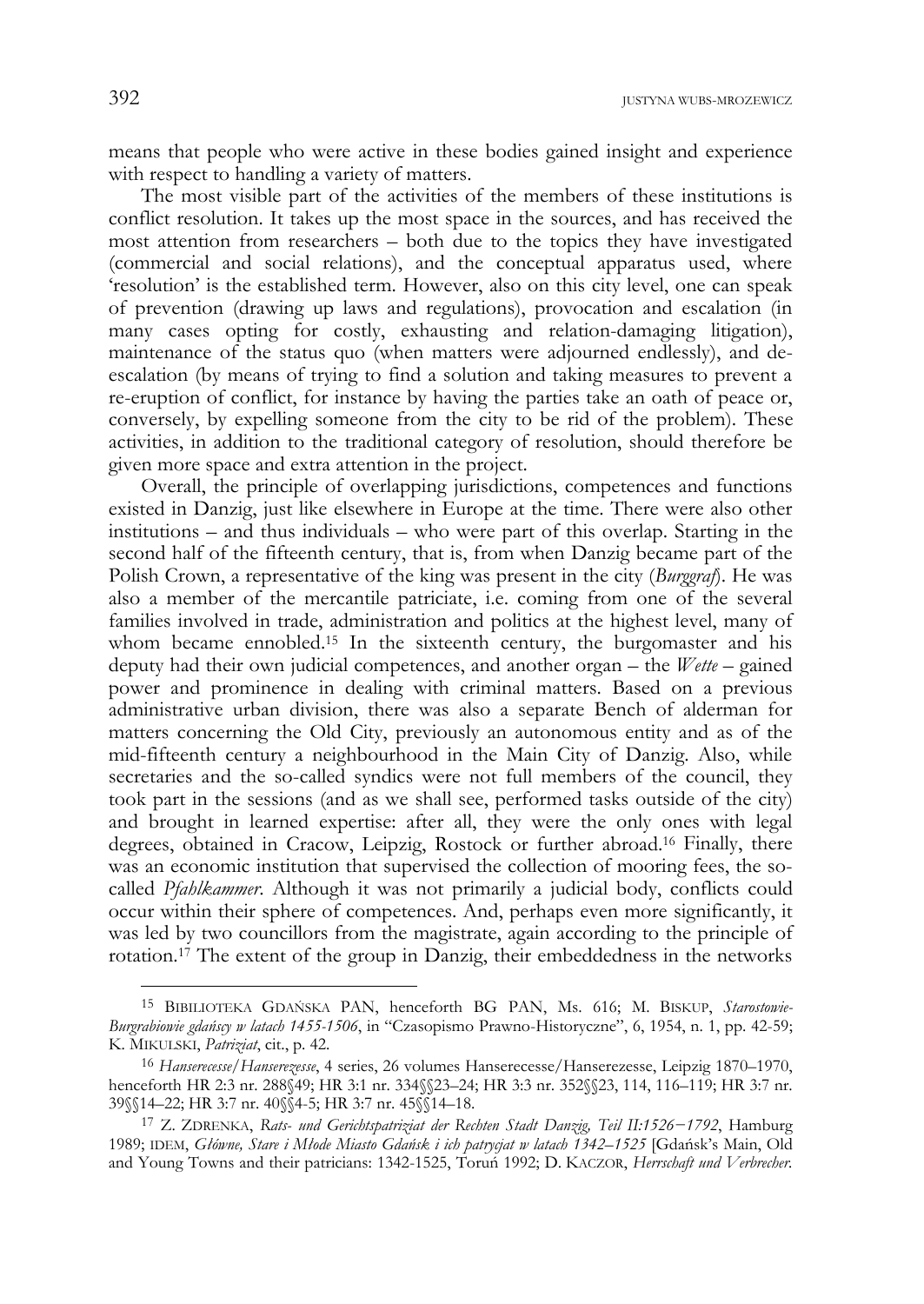of the Hanse and the region and the way they juggled their roles will be the subject of investigation in the project.

However, it can already be pointed out that movement between the various bodies was the very feature of these institutions. It can be seen as motion in two directions: ascension in career steps towards more advanced positions, and rotation between the functions. To take the Giese family as an example, Georg and his cousin Tiedemann started as aldermen on the Bench at the ages of 38 and 34, respectively, after gaining experience as merchants. After 9-14 years, they became judges there, which meant that they were presiding over the meetings. The next step on the ladder was to become councillor, 2-3 years later. Some of these councillors would eventually become burgomasters, the highest position in the city, for example, the aforementioned cousin or Georg's son Konstantin. This climbing of the ladder meant that they were familiar with various types of conflict and ways of handling them, as well as with the increase of scale and complexity. At the same time, the rotating of functions was just as important: as councillors, they would become acquainted with spheres of urban life and hold responsibilities connected to upholding and expanding the infrastructure of the harbour, for instance. Some councillors and burgomasters would become representatives of the king in the city, *Burggraf*: this included our Georg, when he was in his late fifties, and a couple other members of his family. While this was seen as an honourable function, it was a career or function option, not the highest attainable role. An important note about this mobile system has to be made: even though the members of these institutions may seem to have been partly limited to the patriciate, as the same names keep occurring in the historical record, no direct kin were in fact allowed to sit on the council at the same time (a rule that was probably frustrating to large families, like the Giese). Moreover, the introduction of the Third Order in 1526 gave other city dwellers a voice in decisions concerning changes of laws and regulations, for instance, and expanded the pool of know-how, as the new members brought concrete examples – such as conflicts between butchers or bakers – with them to the council table. This Third Order strove for the formalization of arbitration performed in various parts of the city by its members from 1545 on; this could be seen as an upward legal mobility of the whole group of craftsmen. Some of the members of the Third Order would become members of the council proper.18

This Third Order constituted a bridge to the rest of the city, and it draws our attention to the fact that not all matters were dealt with on the council or before the *Wette* or *Burggraf*. It was also common for 'good men' to perform (informal) arbitration and mediation in the neighbourhoods, which would then be registered in the books of the Bench of aldermen. The rules of conduct that were developed in these neighbourhoods were used in discussions on the revisions of the law governing in Danzig and in Prussia. Similarly, priests could play such a role in the

*Der Danziger Strafvollzug in der Frühen Neuzeit*, in *Kulturgeschichte Preußens königlich polnischen Anteils in der Frühen Neuzeit*, S. BECKMANN, K. GARBER eds., Tübingen 2005; J. KAUFMANN, *Studien zur Geschichte der Altstadt Danzig*, in "Zeitschrift des Westpreussischen Geschichtsvereins", 55, 1913; E. KEYSER, *Die Gerichtsbücher der Altstadt Danzig*, in "Mitteilungen des Westpreussischen Geschichtsvereins", 23, 1924, pp. 31-32.

<sup>18</sup> C. BIERNAT, *Recesy*, cit.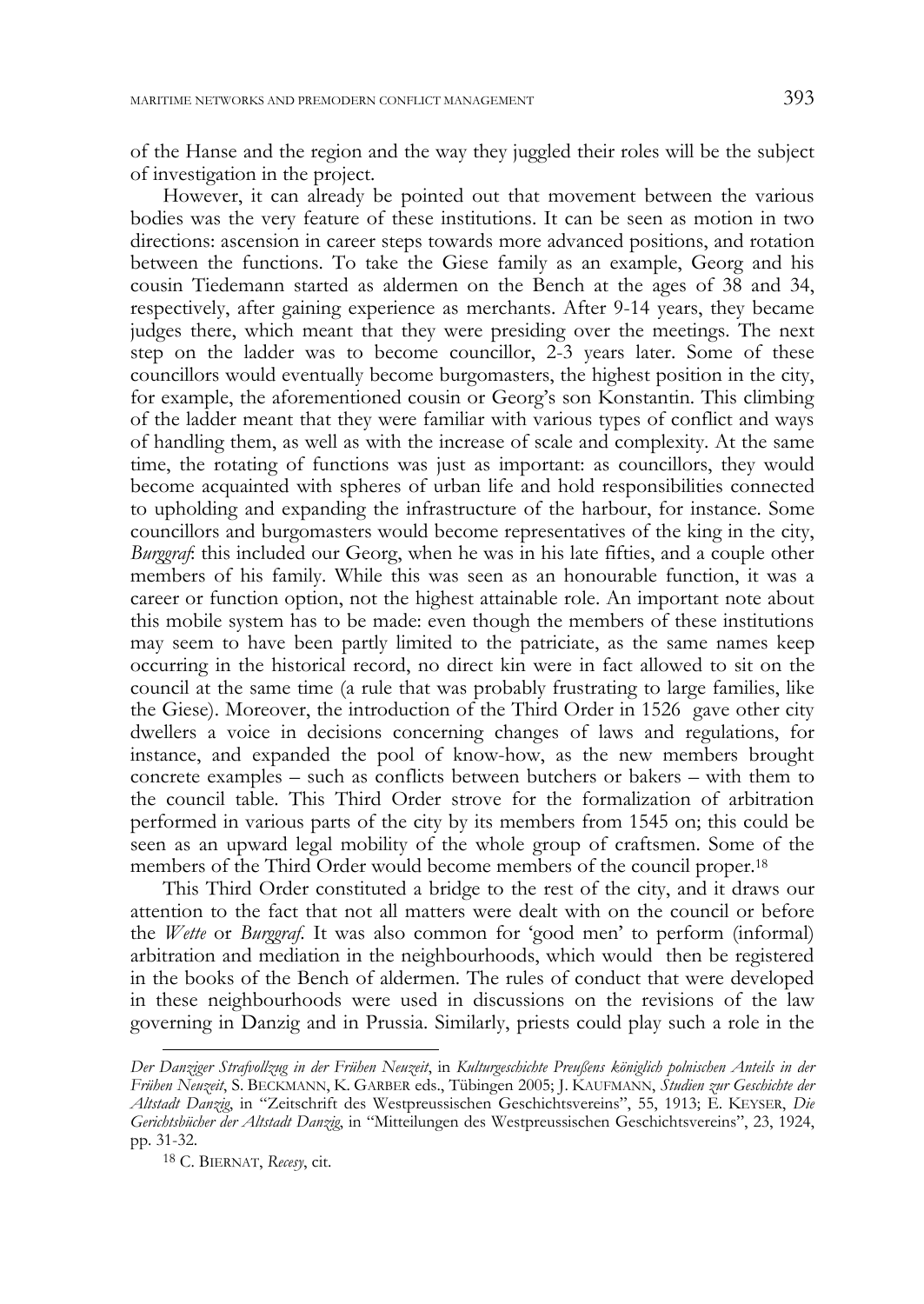parishes, as part of their pastoral care. In the sixteenth century, many of the provosts were educated in universities, also in (canonical) law, and they too engaged in revisions of the law and regulations.19 Furthermore, while the skippers of ships calling at Danzig and elsewhere had no formal judiciary competences, there were no obstacles to them performing the role of an arbiter if their reputation and the situation allowed it. As we will see in the following sections, it was also possible and apparently normal for the city council to draw from this pool of burghers for tasks abroad. All of this means that the category of Danzigers who were tasked with managing conflicts at various levels should be seen as broader than just the city council.

However, the crux of this discussion – even though it is divided for analytical purposes into the urban, regional, Hanse and state levels – is that this urban environment, with its exposure to various issues and internal mobility, was not a closed urban system if we look at it from the point of view of maritime networks and conflict management. These varied urban conflict managers were active at all levels, and moved between them in a similar way as they did within the city.

#### THE REGION

-

From the point of view of the participation of Danzigers in conflict management in multiple roles and guises, the regional level can be seen in a twofold way: the meetings of the Prussian Council and the Prussian Estates, on the one hand, and the regional meetings of the representatives of the Prussian Hanseatic cities Danzig, Elbing and Thorn, on the other. In all these contexts, Georg Giese and other members of his family were clearly very active.

The Prussian Council was a political body in Royal Prussia whose main task was to safeguard the autonomy of the region. It had developed from the Prussian Confederation (a cooperation of nobility and cities, founded in 1440), which opposed the policy of its then-sovereign, the Teutonic Order. It was comprised of voivods, castellans, chamberlains, bishops of Warmia and Kulm as ecclesiastical and secular overlords, as well as two or three representatives from each of the cities of Danzig, Thorn and Elbing. In the sixteenth century, the council was presided over by the Warmia bishop, which shows the importance of the post (Georg's brother Tiedemann was first bishop of Kulm, then of Warmia). It was a body with no external political power, i.e. it was not supposed to carry on international politics. Yet it was the highest echelon of power in Prussia when it came to internal affairs like taxation, the minting of coins or legislation.20

<sup>19</sup> *Historia Gdańska II*, 1454-1655, Gdańsk 1982, pp. 266-288; T. BORAWSKA, *Życie umysłowe na Warmii w czasach Mikołaja Kopernika*, Toruń 1996.

<sup>20</sup> B. ŚLIWIŃSKI, B. MOŻEJKO, *The political history of Gdańsk from the town beginnings to the sixteenth century*, in *New Studies in Medieval and Renaissance Gdańsk, Poland and Prussia*, ed. B. MOŻEJKO, London 2017, 37; R. CZAJA, *Miasta pruskie a Zakon krzyżacki. Studia nad stosunkami miedzy miastem a władzą terytorialną w późnym średniowieczu* [Prussian towns and the Teutonic Order. Studies on the relationship between towns and territorial authorities in the late medieval period], Toruń 1999.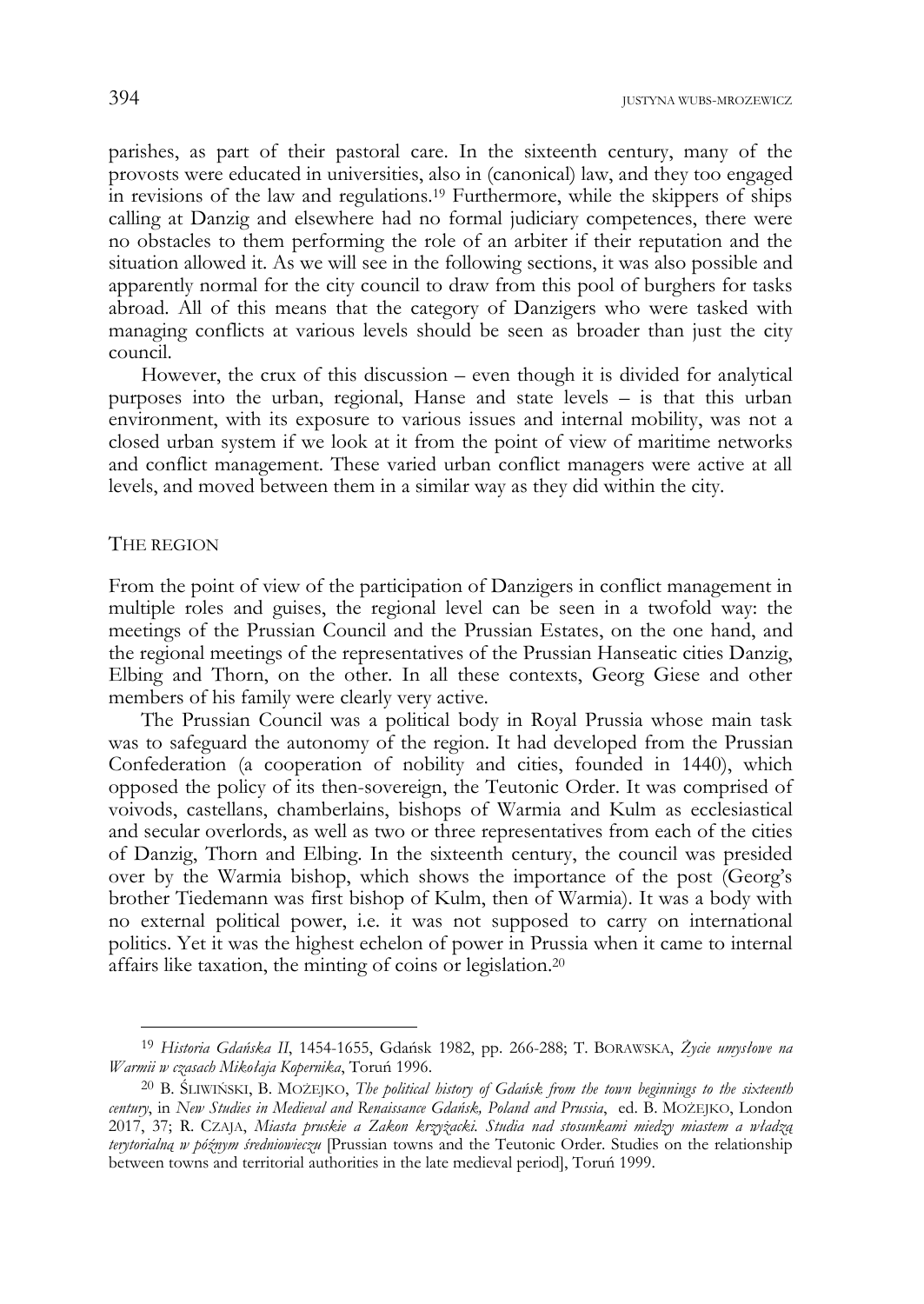In these matters, however, the Council had to consult the representative body in Prussia, the Estates (created already in the fourteenth century). The Estates met on average four times a year, and consisted of officials from the cities as well as members of the nobility. The meetings were usually held in Marienburg (Malbork) and Graudenz (Grudziądz), and here, also external affairs like foreign policy or overseas commerce were discussed. What appears then as an inland body was at the same time very much a forum for discussions on the maritime interests and networks of the cities of Danzig, Elbing and Thorn, as well as of the nobility engaged in the profitable grain trade from the Baltic region.21 Matters regarding these cities were high on the agenda, including private warfare going on in the region and affecting commerce, or matters of legislation (Kulm law) which then had an impact on the urban law and regulations. The meetings were partly geared towards the resolution of problems, but even more towards preventing them or channelling them towards other bodies. This part of the activities of the Estates will be to the focus of close examination during the project, as the forum is a very good example of how urban, regional, state and also overseas interests were intertwined, and how conflict managers operated at a group and personal level.

Georg Giese was a frequent envoy of Danzig to the meetings of the Prussian Estates. He had close connections to Thorn, with his wife originating from there and his son eventually becoming a burgomaster in the city. His fraternal tie with the bishopric in Kulm and later Warmia must have also been seen as an asset. He managed his brother's commercial affairs, and that gave him social and political capital in matters concerning the city of Danzig. Furthermore, his branch of the Giese family became ennobled in the sixteenth century, which might have enabled closer contact with the nobility in the Prussian Council and the Estates.22

He was also sent by Danzig to the meetings of the Prussian Hanseatic cities, where the affairs of this part of the Hanse were discussed and the shared position for the general meetings was prepared and discussed. These meetings could at times overlap with the meetings of the Estates, and it is clear that the same representatives were sent to both meetings, which suggests that cohesion was sought. The Hanseatic regional meeting was also a very important forum for the exchange of information related to Hanse trade and privileges, and if internal tensions arose between traders from the Prussian Hanseatic cities, it was also a forum of conflict management. The policy was to resolve the matters through arbitration and mediation rather than litigation. At the same time, the fact that these meeting were held regularly (the envoys knew each other well and could communicate decisions to their hometowns as well as keep the overall regional and state context in mind) functioned as a mechanism of conflict prevention and again, if needed, of delegation of further conflict management to appropriate bodies. Stalling conflict resolution in such a way could be at times an effective tool in letting tempers cool down.

<sup>21</sup> H. SAMSONOWICZ, *Rola Gdańska w życiu stanowym Prus Królewskich i w życiu politycznym Rzeczypospolitej* [The role of Gdańsk in the administrative life of Royal Prussia and the political life of the Republic] in *Historia Gdańska II, 1454-1655,* ed. E. CIEŚLAK, Gdańsk 1982, pp. 260–288. 22 T. BORAWSKA, *Rodzina*, cit., p. 143.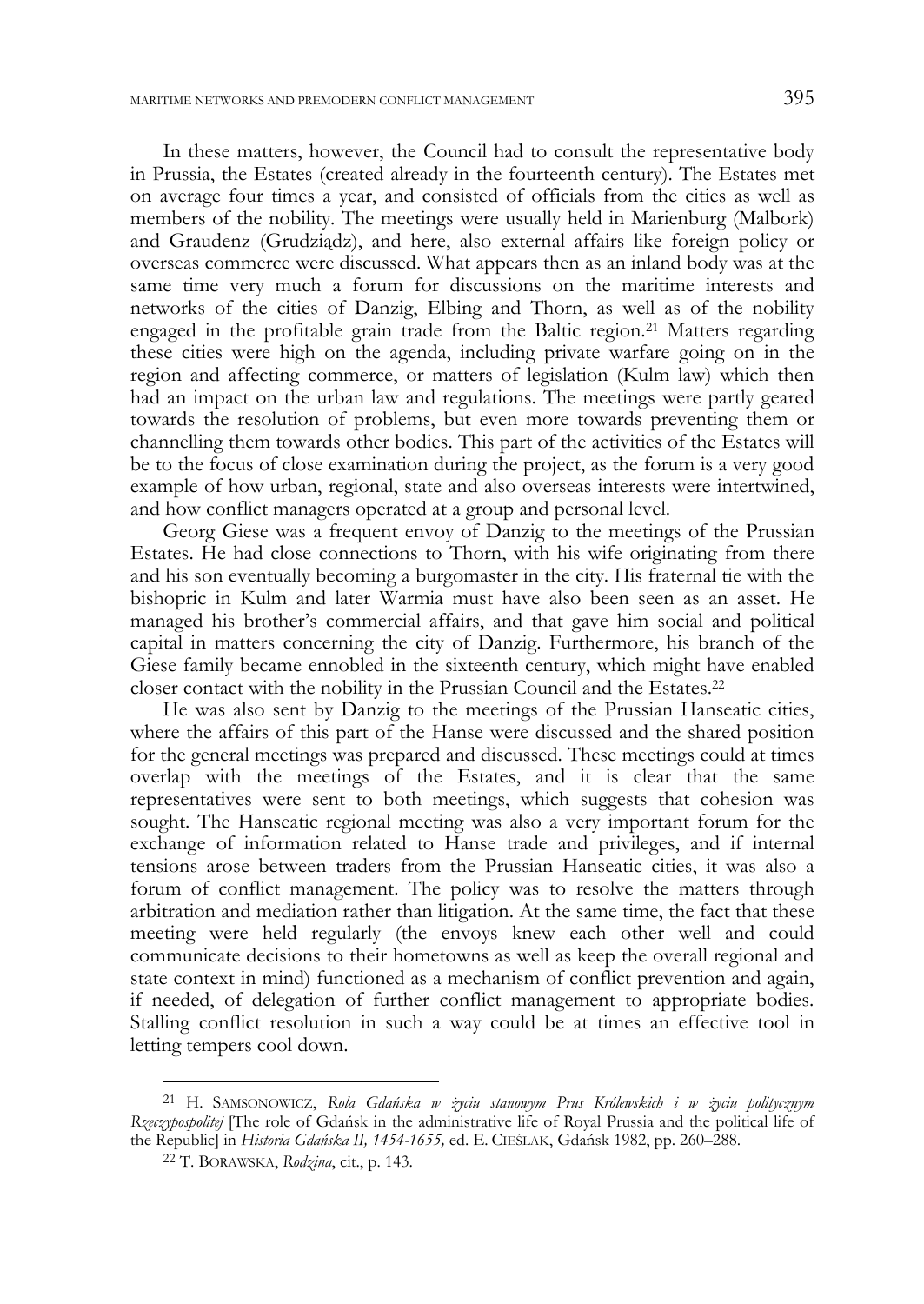# THE HANSE

j

The general Hanse level can be split equally into two parts, though both parts were very much interconnected: the Hanse diets and the way in which the *Kontore* were run. Envoys from Hanseatic cities also met regularly: in some periods every year, in other periods every couple of years. Most diets were held in Lübeck, but there were also meetings in Bremen, Cologne, Lüneburg, etc. These meetings lasted for weeks, and included their own rituals and ways of demonstrating both unity and status differences within the Hanse. They involved the presence of dozens of prominent men in the host city, who stayed in taverns and met in the city hall.23 A variety of matters were discussed, including shared privileges and regulations, foreign policy, the shipment of goods, prices, quality of goods, reaction to or imposing blockades, the organization of settlements abroad, breaches of rules and expulsion of individual traders and cities from the Hanse (a last-resort measure, which was rarely implemented). In other words, all aspects of the functioning of the Hanse as a maritime and, more generally, commercial and political network were scrutinised and shaped there.24 Conflicts at the individual level, between Hanseatic cities or with non-Hansards, as well as large-scale political and economic clashes, were debated in detail to reach common decisions or decide on further procedure. The envoys brought specific matters to the table. For instance, in 1535, representatives of Danzig produced claims by our Georg Giese and other citizens on past damages committed by Hollanders which had not yet been repaid.25 Concerning matters within the Hanse, there was a strong drive to find consensus or, if this was not possible, to stall a matter. A good example of this is the almost 80 year long 'sitting order' conflict between envoys from Danzig and Königsberg at the Hanse diets, which ostensibly was about status at the meeting table, and in fact reflected the changed political sovereignty of both cities. As such, it was intractable, but ways were found to maintain the status quo and keep negotiations about other matters going.26 Also, there were many mechanisms to prevent internal conflicts that kept each other very well informed. On the other hand, shared decisions could also be reached to escalate a conflict with foreigners, by imposing trade bans during a war, for instance. In all these matters, the Hanse diet could thus function as a forum for conflict management for the envoys and the cities they represented.

The representatives of cities usually did not have full plenipotence of their councils: they were to take the Hanseatic decisions (*recesse*) home for ratification, and thus a mechanism of control, autonomy and, if needed, postponement was

<sup>23</sup> T. BEHRMANN, *Über Zeichen, Zeremoniell und Hansebegriff auf hansischen Tagfahrten*, in *Die hansischen Tagfahrten zwischen Anspruch und Wirklichkeit*, ed. V. HENN, Trier 2001, 109-124

<sup>24</sup> *Die hansischen Tagfahrten zwischen Anspruch und Wirklichkeit*, ed. V. HENN, Trier 2001; *Flandrischer Copiar Nr. 9. See- und Schiffrechtsbestimmungen*, C. JAHNKE ed. and trans., Lübeck 2003.

<sup>25</sup> HR 2:2 nr. 494; *Niederländische Akten und Urkunden zur Geschichte der Hanse und zur deutschen Seegeschichte*, RUDOLF HÄPKE ed., I-II, Munich, 1913 (henceforth NAU) 1 nr. 256.

<sup>26</sup> J. WUBS-MROZEWICZ, *Mercantile conflict resolution in practice: connecting diplomatic and legal sources from Danzig c. 1460-1580*, in *Understanding the Sources of Early Modern and Modern Commercial Law: Courts, Statutes, Contracts, and Legal Scholarship*, H. PIHLAJAMÄKI, A. CORDES, S. DAUCHY eds., Leiden 2018, pp. 7-31.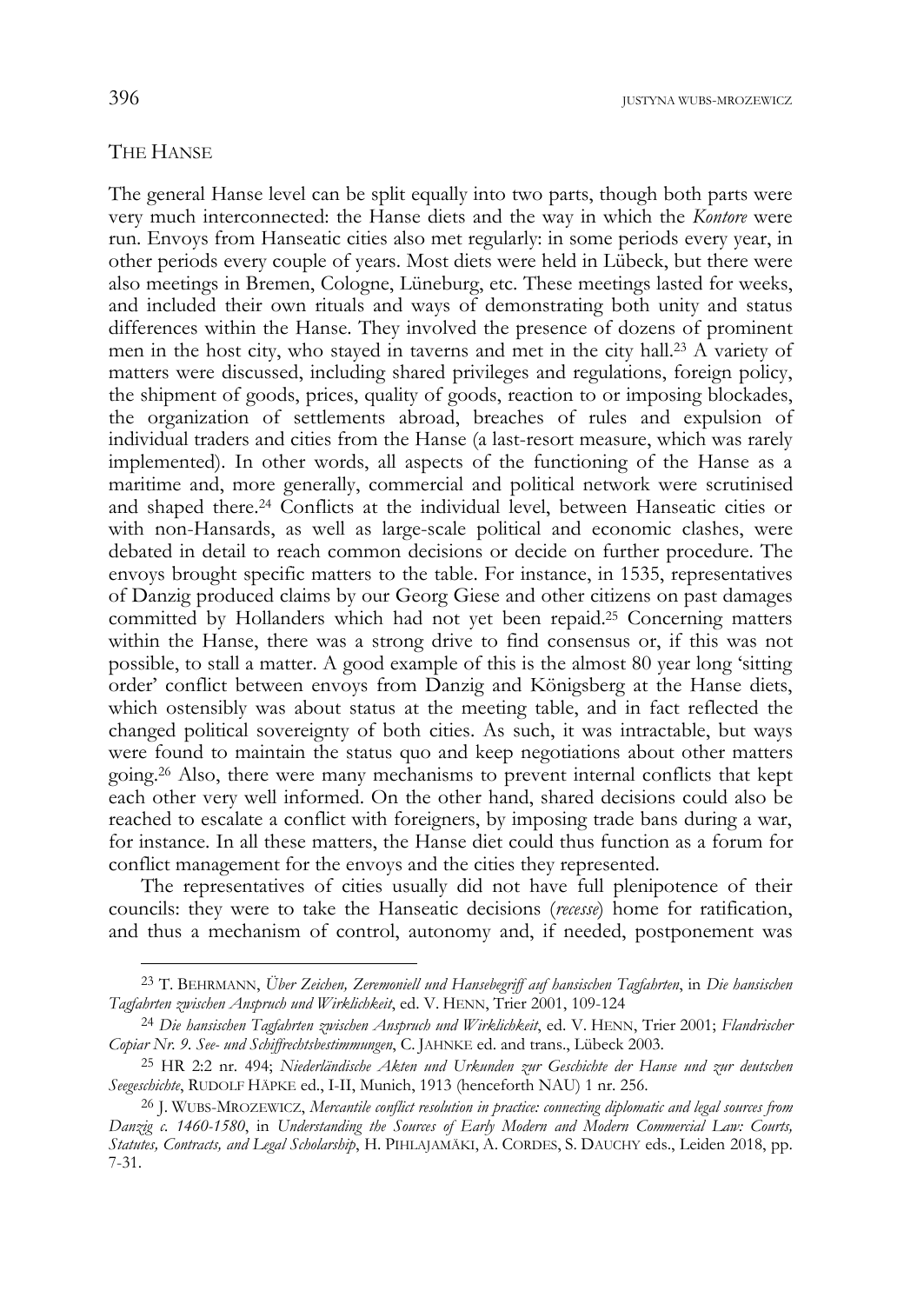employed by the cities. Still, this does not mean the envoys were powerless. Quite the contrary, we find mostly burgomasters and prominent councillors on the list of attendees, among them members of the Giese family. Secretaries and syndics could also come, but they were not always as welcome because the cities limited their voting rights even further.27 On the whole, envoys from Danzig, for instance, had detailed instructions on what to promote and what to resist, but the idea was that they should try to reach those goals in a flexible manner. In other words, they were to negotiate with the other participants and, if necessary, yield to demands for the greater common good.

It is striking that, for a long time, little research had been done into the background of the Hanse envoys. Recently, this has changed and the findings are fascinating.28 It appears that there was a far-reaching stability in the pool of attendees, i.e. the same people went to meeting after meeting. Consequently, they knew each other quite well, which could help in negotiations and facilitated the flow of information. Secondly, many of them were migrants from one Hanseatic city to another, or married to daughters of the patriciate from another city. This meant that they functioned as a network at the level of the Hanseatic diets: a maritime kinship and mobility network, as many came from Baltic and North Sea cities directly involved in maritime trade. When it comes to our Giese family, we see marital connections with Thorn (Georg's wife) and Zwolle (his sister). A position has been put forward that envoys were selected by the city councils precisely on the basis of their personal extensive networks.29 This would mean that there was a very pragmatic policy of employing networks on various levels. An argument for this position is that internal political changes on the city council do not seem to have significantly affected the choice of who was sent.

The *Kontore* were special bodies within the Hanse: they *did* function as legal units with their own seals, coat of arms and treasury. They could, on the one hand, be seen as places where Hanseatic traders from various cities stayed together (though this could take various forms: from closed compounds in Novgorod to scattered lodgings in Bruges), but also as congregations of people. Surely, their primarily objective was to conduct trade on foreign ground, within the protected framework of privileges. But the *Kontore* were also very important information hubs on matters which could range from the best prices for woollen cloth to political news on uncooperative kings or the ramifications of the introduction of Lutheranism. Also, the members of the *Kontor* were governed and adjudicated by a selected group of aldermen, who at the same time played an active and prominent role in international politics (see the last section). We will focus on the information

<sup>27</sup> HR 2:3 nr. 288§49; HR 3:1 nr. 334§§23–24; HR 3:3 nr. 352§§23, 114, 116–119; HR 3:7 nr. 39§§14–22; HR 3:7 nr. 40§§4-5; HR 3:7 nr. 45§§14–18; BEHRMANN, *Zeichen*, p. 116.

<sup>28</sup> D.W. POECK, *Die Herren der Hanse. Delegierte und Netzwerke*, Frankfurt am Main 2010. Compare M. PUHLE, *Hansische Ratssendeboten und ihr sozialer und politischer Hintergrund. Braunschweig und Magdeburg im Vergleich*, in *Die hansischen Tagfahrten*, Henne ed., pp. 65-73.

<sup>29</sup> D.W. POECK, *Die Herren*, cit., p. 270.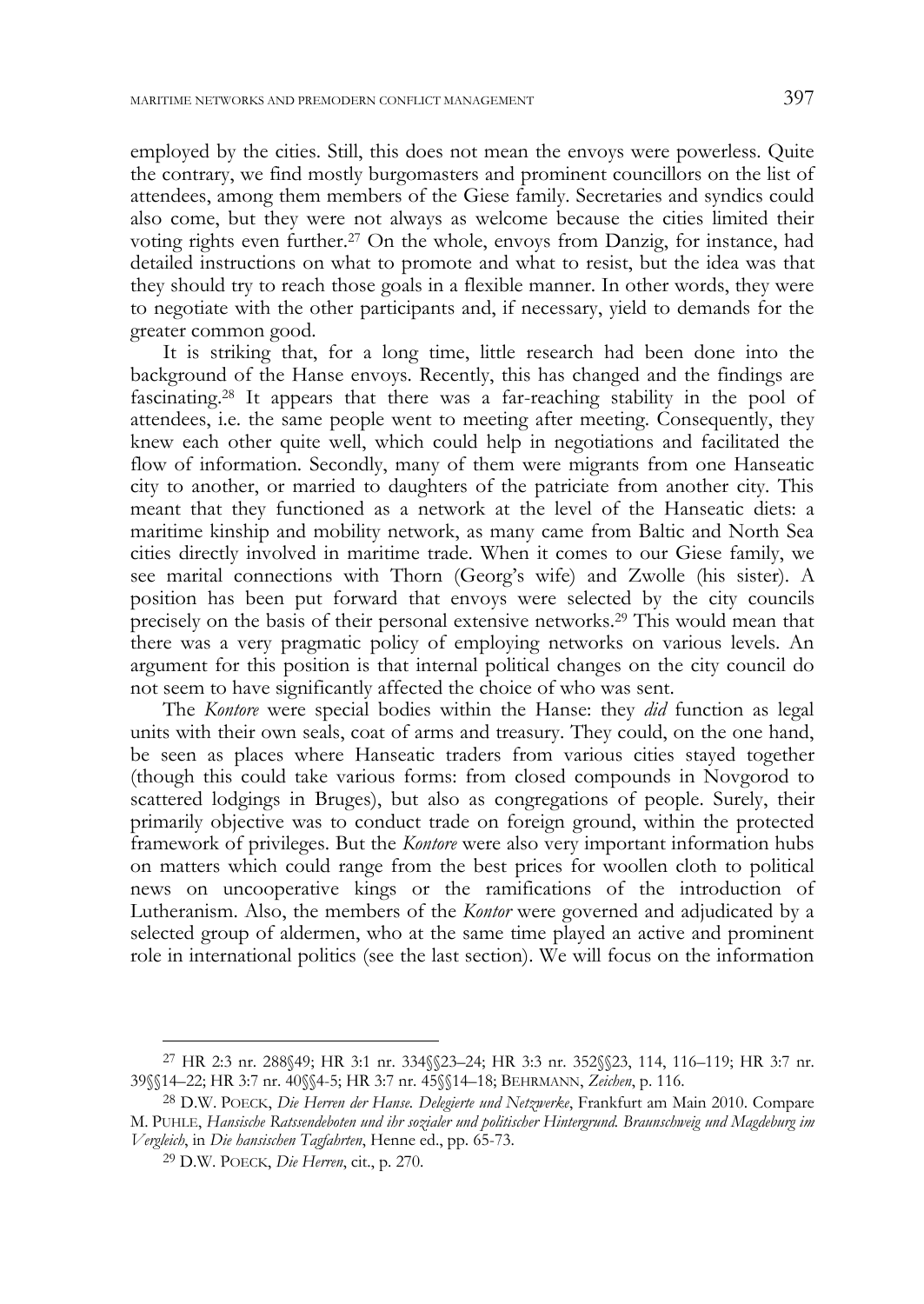and internal conflict management aspects here, as they tie in with the Hanse diet and urban levels. 30

The dissemination of information was a very important function of the *Kontore*. They had their own administration, sending out and receiving letters and copies of letters and privileges. Both on the private and collective level, even very specific mercantile writs were usually accompanied by at least a few lines regarding the current political situation, changes in the legal regulations in the host country or on weather conditions, which were vital for shipping. This information was sent to the hometowns of the merchants residing in the *Kontore*, to the Hanse diet and, if appropriate, to the other *Kontore*. A lot of these writings were dispatched by sea, with the merchants ships, so this is a very good example of a maritime *information* network. Recent research both on the Hanse and medieval economy in general has underlined that it was not capital as such that lay behind advances of commerce and economy, but the access to and spread of information. This well-oiled communication machine, one of the Hanse's trump cards, made it possible to evaluate options in all spheres of the life of merchants, and thus push the ubiquitous limits of risk and uncertainty somewhat further.31 This was also of importance to conflict management: information coming from several sources could help reveal rising tensions even in distant maritime connections, and thus prevent conflicts in a timely way or de-escalate them. On the other hand, news of goods scarcity on European markets, for instance, could be a useful tool to escalate conflicts and thereby achieve the aim of securing a better deal with the rulers of the Low Countries, England, Norway or Novgorod, as will be discussed below. Danzigers were present in all four large *Kontore*, but the most significant group was in Bruges and London. Georg Giese had his portrait taken while in London, but he was also active in the Low Countries. Administrators were merchants with yearlong experience which went beyond commercial know-how. There are several examples of *Kontor* administrators in Bruges (later moved to Antwerp) who came from Danzig, and who thus combined commercial activities with keeping unity and peace within the settlement. Much effort was put into preventing and de-escalating both internal and external conflicts, as in the Portinari case in the 1470s when a ship was captured by Danzigers on its way from Bruges to Italy. There, *Kontor* diplomacy included dealing with the pope.32 Some of these Hanseatic diplomats and administrators later became councillors in a city. A man by the name of Hinrik Castorp from Dortmund, for instance, was an administrator in Bruges who later became Lübeck burgomaster. He hammered on the importance of good diplomacy

<sup>30</sup> N. JÖRN, *Die Herausbildung der Kontorordnungen in Novgorod, Bergen, London und Brügge im Vergleich 12-17. Jahrhundert*, in *Prozesse der Normbildung und Normveränderung im mittelalterlichen Europa,* D. RUHE, K.- H. SPIESS eds., Stuttgart 2000, pp. 217-235; M. BURKHARDT, *Kontors and Outposts*, in *A Companion to the Hanseatic League*, ed. D.J. HARRELD, Leiden 2015, pp. 127-161. See also the matter of the Bruges *Kontor* alderman from Danzig in J. WUBS-MROZEWICZ, *Connecting diplomatic and legal sources*, cit., pp. 7-31.

<sup>31</sup> S. JENKS, *Capturing opportunity, financing trade, The Routledge Handbook of Maritime Trade around Europe 1300-1600*, W. BLOCKMANS, M. KROM, J. WUBS-MROZEWICZ, London 2017, pp. 56-76.

<sup>32</sup> B. MOŻEJKO, *Maritime Gdańsk in the second half of the fourteenth and the fifteenth century: The phenomenon of privateer Paul Beneke and the great caravel Peter von Danzig*, in *New Studies*, pp. 102-113.; J. WUBS-MROZEWICZ, *Connecting legal and diplomatic sources*, cit.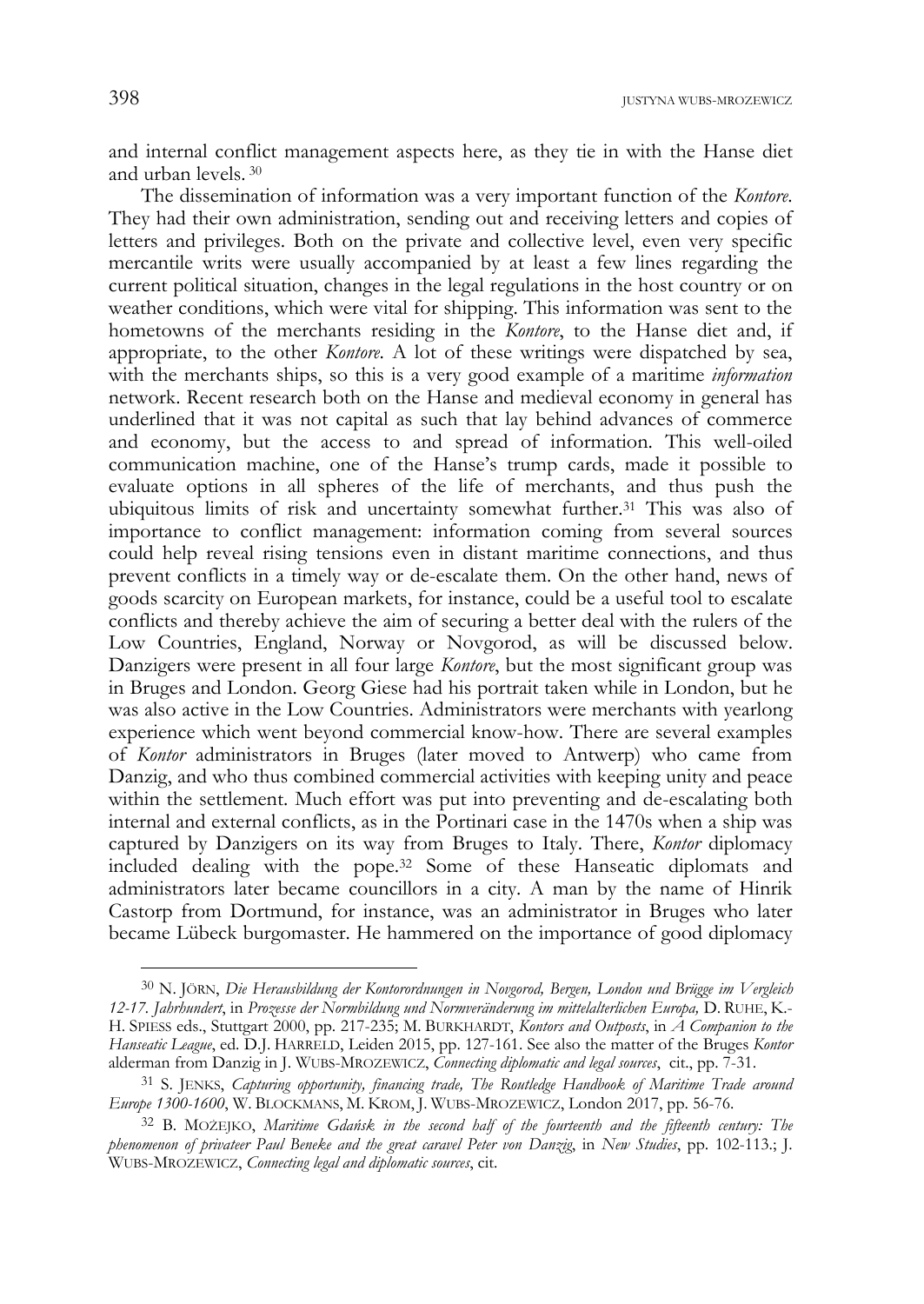and conflict prevention, and his favourite saying was 'It's easy to start war, but it costs a lot to stop it in an honourable way'.33 This means that at a city level, *Kontor* administrators brought with them a combination of very international experience of trade, maintaining complex maritime networks and dealing with conflicts.

## THE STATE

-

Danzigers operated not only in the Hanse network, but were also subject to a sovereign, the Polish king. Until the middle of the fifteenth century, Danzig and Prussia were under the Teutonic knights, but due to a string of conflicts regarding, among other things, commercial and tax matters, Danzigers turned to the Polish king. After a lengthy war, they attained far-reaching autonomy within the rising state of the Polish Crown.34 This move had several consequences: political, economic and legal-social. Politically, it entailed protection of the Polish sovereign and it was a clear signal that the city was not part of the Holy Roman Empire (though the emperor kept 'forgetting' this well into the sixteenth century). At the same time, it placed the city (along with Thorn and Elbing) in the political and regional context of Royal Prussia. Consequently, it was on the other side of the border from (also Hanseatic) Königsberg, which was under the Teutonic Order and, from 1526, Ducal Prussia – hence the 'sitting order' dispute mentioned above. From the economic point of view, it gave Danzig access to a huge hinterland producing grain, i.e. the main export product of Danzig merchants to western Europe. For the Polish Crown, the harbour and granary infrastructure of Danzig meant access to the economic networks of the Hanse and the maritime connections of the city in general, including the Low Countries, England and Scandinavia. It is clear that the harbour in the Baltic became very important to the King. The legal and social consequences were that the city was now under Magdeburg (Kulm) law, with inheritance rules stemming from Flemish law and at the same time the Polish king as a supreme instance of appeal, in carefully circumscribed cases. Danzig and Royal Prussia were to be governed by people born in the region (the so-called 'indygenat'), i.e. of German origin with the explicit argument that they knew the local circumstances best, in addition to the established rights. In the sixteenth century at least part of this elite was fluent in Polish and very knowledgeable of the Polish political and economic affairs, since they had studied in Cracow, served the King and went on missions to negotiate the range of the autonomy of the region with the sovereign.<sup>35</sup> Again, all these spheres were arenas of conflict management, which was conducted by specific people.

If we look at the Danzig example, such tasks were given to city councillors, syndics and burgomasters, often in a combination of 2-3 people. The sources from

<sup>33</sup> G. NEUMANN, *Hinrich Castorp: ein Lübecker Bürgermeister aus der zweiten Hälfte des 15. Jahrhunderts*, Lübeck 1932.

<sup>34</sup> B. ŚLIWIŃSKI, B. MOŻEJKO, *The Political history*, cit.

<sup>35</sup> E. KIZIK, *Prusy*, cit.; A. SUCHENI-GRABOWSKA, *Zygmunt August Król Polski i Wielki Książę Litewski, 1520-1562*, Kraków 2010; JUSTYNA WUBS-MROZEWICZ, *Danzig (Gdańsk): seeking stability and autonomy*, in *Maritime Trade*, W. BLOCKMANS, M. KROM, J. WUBS-MROZEWICZ eds., cit., pp. 248-272.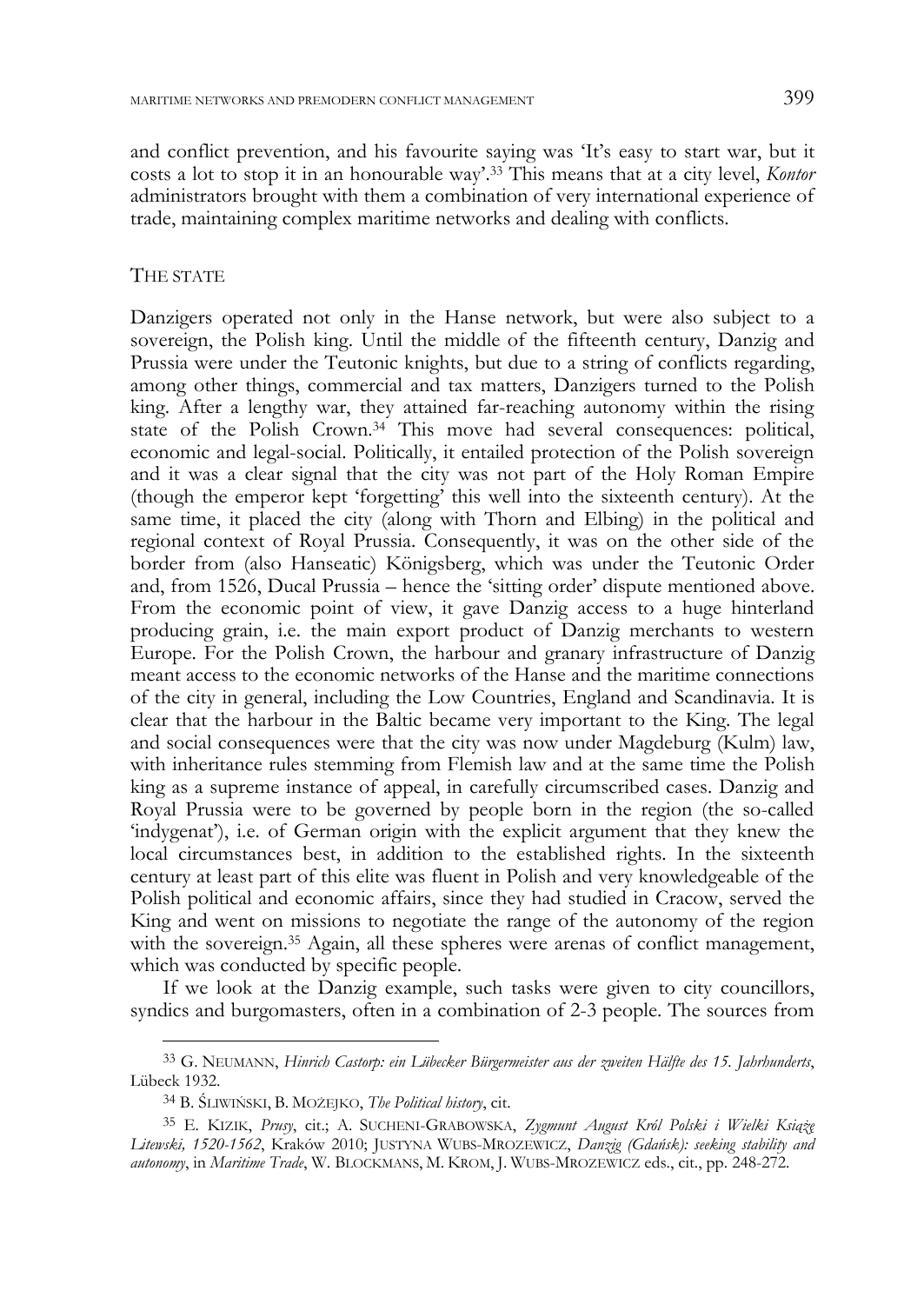the sixteenth century show that this combination encompassed not only mercantileadministrative aspects, but also learned expertise of civil as well as sometimes ecclesiastical law. The meetings had a ceremonial nature where the mutual relations were confirmed, but where first and foremost concrete matters were discussed. The envoys also received lengthy instructions from the city council, and sent back regular reports, which at times showed the frustrations of the Danzigers with the futility of their efforts.36 Such meetings could also be risky: for instance, in 1569, a nephew of Georg, councillor Albrecht Giese, as well as three other prominent Danzig burghers (burgomasters and syndic), were incarcerated under the pretext of having offended the Polish king, while the general matter was the extent of the Prussian and Danzig autonomy.<sup>37</sup> All in all, however, their tasks were usually to prevent conflicts or de-escalate, pointing towards the economic interests which benefitted from a lack of conflicts, or convincing the king to maintain the status quo rather than take a rash decision. The overall aim of Danzigers was to maintain autonomy and stability, and conflict management was a prime tool for achieving this aim.

Clergy, like the bishops of Kulm or the archbishop of Warmia, could also play a vital role in this process. While the archbishopric was part of Royal Prussia, it was also a special, autonomous entity within this framework. Still, the connections were very close: its ecclesiastical and simultaneously secular overlords, the archbishops, were often burghers of Danzig and had often embarked on their careers as provosts for one of the Danzig churches. The family, political and even business ties were very close, as the example of Georg Giese shows: as mentioned earlier, his brother Tiedemann (whose letter is probably depicted in the painting,) would become bishop of Kulm and archbishop of Warmia. Several times, Tiedemann championed the autonomy of Royal Prussia and Danzig. He took special pains to explain to the new king what 'indygenat', i.e. the right to have 'indigenous' office holders, entailed for the royal policy (to no avail, as would become clear in the course of the sixteenth century). Here, we see a conflict manager at work: preventing clashes which could – and would – ensue if outsiders started to mingle directly in Prussian affairs.38

Finally, at this royal and state level, it is noteworthy that the king drew directly from the pool of knowledgeable, educated sons of Danzig patricians to fill his administration. A good example here is the son of Georg, also named Tiedemann, who, thanks to his legal expertise, diplomatic skills and probably also the family connections, became one of the secretaries of the Polish king.39 The close intellectual and diplomatic connection between Danzig and the capital of the Crown was probably enhanced by the existence of the university in Cracow, which many Danzigers attended. But it also shows the appreciation of the personal, commercial networks and the access to information which Danzigers brought to

<sup>&</sup>lt;sup>36</sup> A part of such sources was lost during WW II, but there are copies and summaries.

<sup>37</sup> BG PAN Ms. Uph. fol. 31; *Historia Gdańska II*, p. 303.

<sup>38</sup> APG 300,29/452 fol. 45; BG PAN Ms. 1804; BORAWSKA, *Giese*, pp. 275-8.

<sup>39</sup> *Danziger Inventar, 1531-1591: Mit einem Akten-Anhang*, ed. P. SIMSON, Cologne 1913, henceforth DI, nr. 7668; P. SIMSON, *Geschichte II*, cit., p. 275.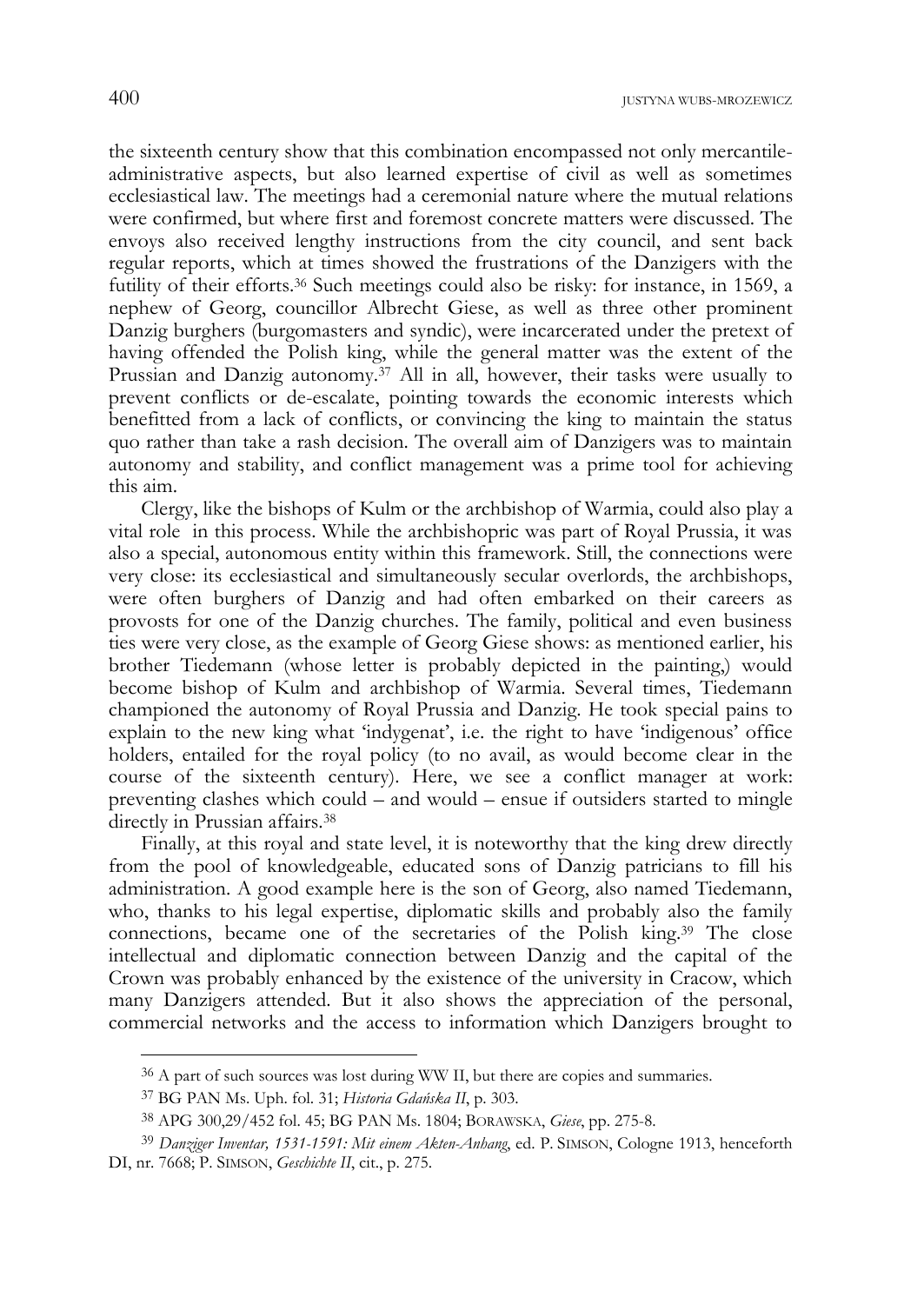the court. These individuals played a double role, probably to the full knowledge of the king: they translated the interests and wishes of the king in the relations with Prussia and Danzig, but at the same time actively furthered the interests of the region. This bridge function was apparently appreciated from both sides, and grew from an informal arrangement to a permanent position, because it proved effective in soothing ruffled feathers at the court (e.g. by providing gifts to strategically chosen nobles). Such translators, whether in the literal sense of the word or political-economic, were valuable regulators of conflicts such as the monopoly of Danzig traders in exporting grain from the city. It is interesting to see that the king did not confine himself to official titles like 'lawyer' or 'administrator', but chose his representatives on the basis of their capacity and connections. An illustration of this is his personal doctor, Johann Liberhant, who doubled as diplomat on the international scene: he was sent on secret missions.40 Hereby, we move to the level of:

# 'INTER' POLITICS: INTERURBAN, INTERREGIONAL, INTERSTATE41

The king made frequent use of Danzigers to pursue his diplomatic goals in large-scale politics.42 Several members of the Giese family were sent to Scandinavia or England, sometimes together with a representative of the Polish or Prussian nobility. Sources show that this owed itself to the former's knowledge of the macro and micro commercial interests of the Polish Crown, in the sixteenth century paired for at least some of them with legal education, probably also their language skills (part of the education of many Hanseatic merchants) and also political savvy. Danzigers, who regularly attended the Hanse and Prussian Estates meetings, were well familiar with negotiations. If we take a look at the instructions they received from the king for missions to Denmark, for instance, or when they asked for his support, it is clear that their primary task was to contain conflicts; not so much resolve them – that was often impossible within a single mission or with solely diplomatic means – but to push them in a certain direction, de-escalate them or, conversely, make diplomatic threats coated with promises of commercial advantages.43

Danzigers also participated in large-scale politics as representatives of the Hanse, though always with the hometown as a backdrop. The Hanseatic interests

<sup>40</sup> *Ibid*., p. 324.

<sup>41</sup> Just as 'national' or 'transnational' are not appropriate for the late Middle Ages and the sixteenth century, so does in fact 'international', as research for this article made me realise. I plead guilty for having used it myself in past publications.

<sup>42</sup>Traditional diplomatic or political history usually does not include such diplomats, see J. WATKINS, *Toward a new diplomatic history of medieval and early modern Europe*, in "Journal of Medieval and Early Modern Studies", 38, 2008, n. 1, pp. 1-14; M. EBBEN, L. SICKING, *New diplomatic history in the premodern age. An Introduction*, in "Tijdschrift voor Geschiedenis", 127, 2014, n. 4, pp. 541-552. Compare here *Historia dyplomacji polskiej vol. I*, Warszawa 1982, where urban diplomats are not considered.

<sup>43</sup> APG 300,29/249 fol. 160-171, 261; APG 300,R/Ii,5 HR 3:8 nr. 257; HR 3:8 nr. 356; HR 3:8 nr. 452; HR 3:8 nr. 505; HR 3:8 nr. 577; HR 3:9 nr. 116.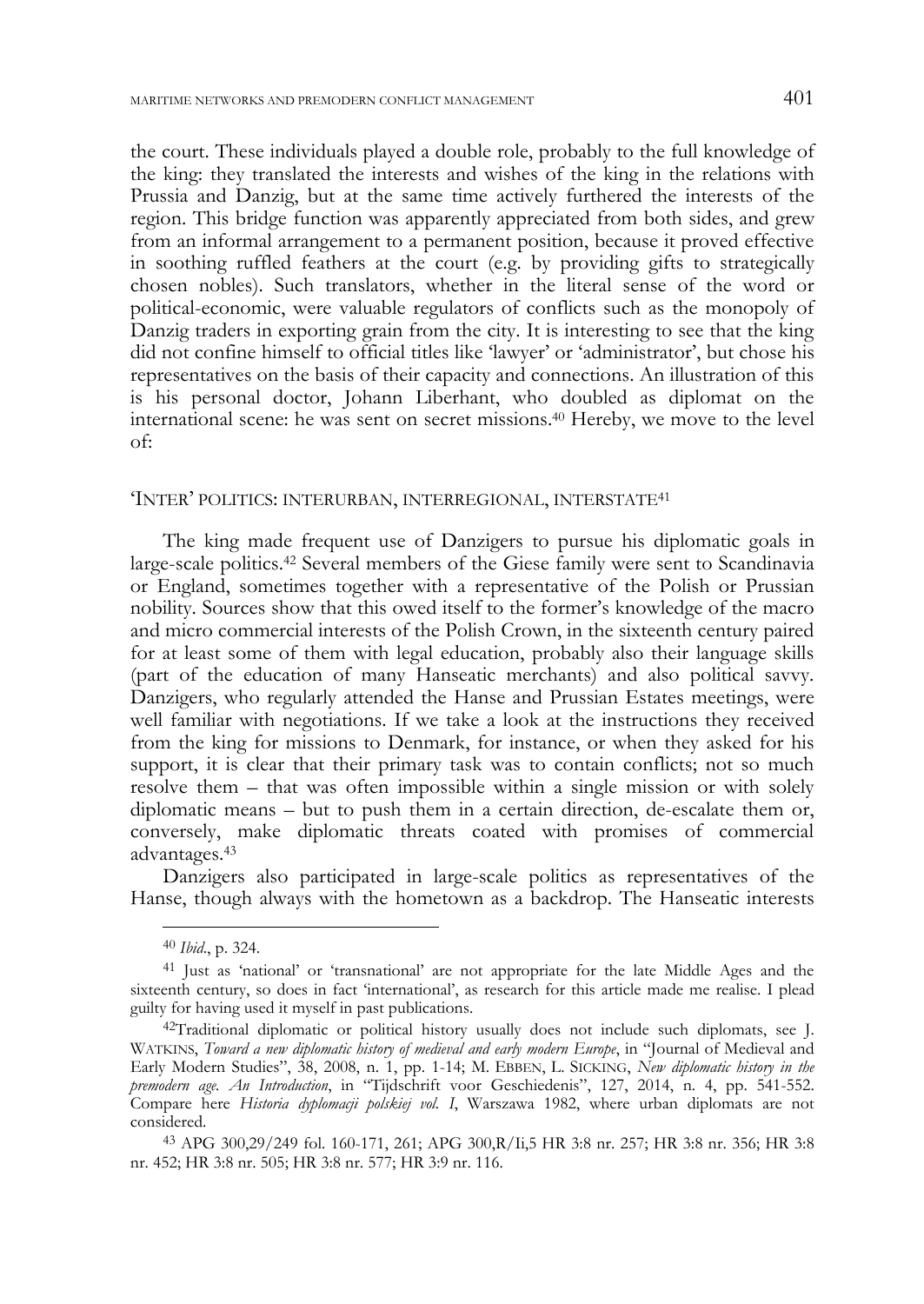vs. hometown interests balancing act was part and parcel of how the Hanse operated. As representatives of the Hanse, they visited coronation ceremonies, peace talks and perhaps most important to them, negotiations for trade privileges.44 It is astounding with how much ease they moved from issue to issue, and from location to location, given the dire travelling conditions at that time, both by land and sea. Being part of and maintaining a maritime network was so self-evident that it was hardly talked about in such terms in the sources. Symptomatically, Hansards on the whole rarely used it as a term of self-description in internal communication. It was in contacts with others that it was employed, discussed and sometimes explained in circumspect terms. As Hansards, Danzigers like Georg Klefeld had the task of negotiating the best conditions possible for all Hanse privilege holders or for a specific group within the Hanse. Klefeld (1522-1576), a syndic and later burgomaster with a legal training, proved to be an effective negotiator with the English (and a very effective PhD candidate: he obtained the degree in Orleans, having passing through there on the way back from negotiations in England, as was not unusual in the sixteenth century).45

Peace was more profitable than war for traders, so prevention and de-escalation often had priority, but the Hanseatic conflict managers did not shy away from provoking or escalating conflicts either. This included the imposition of trade blockades, the moving of their settlement elsewhere (for instance, the Bruges Kontor was temporarily moved many times to Aardenburg, Utrecht, Deventer and eventually Antwerp) in order to exert pressure, or the outright declaration of war.46 In all these situations, the Hanseatic diplomats also served as councillors, burgomasters or secretaries in their home cities, where they had tasks which included the management of small-scale conflicts, like inheritance cases, before one of the courts.

These urban diplomats operated not only on behalf of a sovereign or the Hanse, but also on behalf of the city proper. In the sources, we can see Danzigers like the councillor Albrecht Giese (nephew of Georg) being sent to Copenhagen, Stockholm or London, for instance, to deal with matters like arrested ships or goods, privileges for this specific city, or negotiations which would allow the city to stay out of a large-scale conflict.47 The boundary between Hanse interests and the interests of a particular city could be flexible and changeable, depending on how the situation developed. It is striking that the Danzig city council sent not only people involved in the urban magistrate, but also merchants who were *not* sitting on the council, but who had gathered large commercial expertise or combined trade with legal studies. An example of this was Jakob von Barthen, a wealthy cloth trader with some legal university experience and a reputation of a 'good man' and tough negotiator. After being sent on several missions, von Barthen apparently

<sup>44</sup> For instance HR 2:5 nr. 255–258, HR 4:1 nr. 102, HR 4:2 nr. 611 § 29; HR 4:2 nr. 625.

<sup>45</sup> P. SIMSON, *Geschichte II*, cit., pp. 27, 22, 321-22.

<sup>46</sup> V. HENN, *Der 'dudesche kopman'zu Brügge und seine Beziehungen zu den 'nationes' der übrigen Fremden im späten Mittelalter*, in *Kopet uns werk by tyden': Beiträge zur hansischen und preussischen Geschichte. Walter Stark zum 75 Geburtstag,* N. JÖRN, D. KATTINGER, H. WERNICKE eds., *Schwerin* 1999, cit., pp. 131-142.

<sup>47</sup> DI nr. 4676.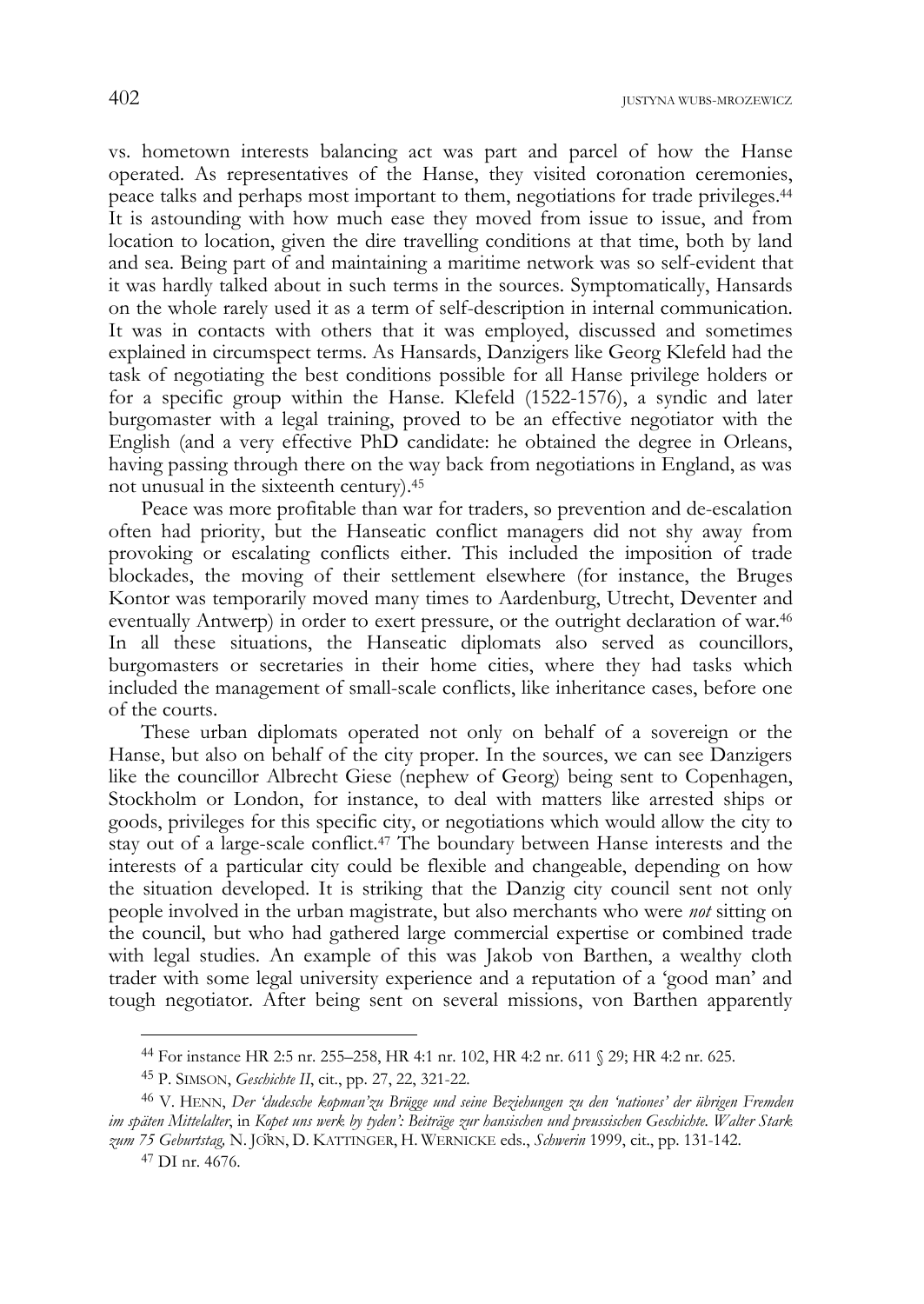developed a taste for the legal and diplomatic profession and returned to university to get a doctorate in law.48

The bottom line here is that there was pragmatic openness as to who could function as a conflict manager, and the important aspect was the right experience and proven skills. Looking at it from a collective perspective, conflict managers in Danzig had a vast know-how on dealing with all kind of conflicts: individual, group and large-scale, and they were able to accumulate this know-how in the context of their own city, the Hanse and with the backing or orders of their king. Consequently, they had a very large tool box of conflict management at their disposal. In my opinion, this variety and flexibility of roles of conflict managers, and hence skilful conflict management, was a very important aspect of the working of the Hanse.

#### EPILOGUE AND CONCLUSIONS

Conflict management was seen for a couple of centuries as a flexible affair, conducted by a group of people in various capacities. The striking point is that these individuals almost always did so while also working in other occupations, primarily as merchants, clergy or doctors. Even lawyers had other tasks on the side, such as business or medicine. In 1556, representatives of the Hanse cities found it was time for there to be a permanent figure who would be the face of the organization and who would perform many of the high-profile conflict management tasks. They chose Heinrich Sudermann (1520-1591), an experienced *Reichskammergericht* (imperial court) lawyer and a syndic (i.e. diplomat trained in law and experienced in commercial affairs) from Cologne who would thereafter obtain the title of Hanse syndic. His task portfolio included diplomacy on behalf of the Hanse, attending Hanse meetings, visiting the *Kontore* and supervising the building of a new *Kontor* seat in Antwerp. Later, a request was added that he write the history of the Hanse and draw up sea law (both of which came to naught).49 The increasingly exasperated and exhausted Sudermann stated that he was no expert of sea law, but to stall matters, he stated that he would make an attempt. In 1575, Sudermann had issued a lengthy writ lamenting that he was fed up with all the travelling on behalf of the Hanse, with his personal business and family life suffering tremendously under this burden, and voiced his general unhappiness with his full-time job. In other words, he thought it was much better that many people combined these tasks with their proper business or occupation. Conflict

<sup>48</sup> P. SIMSON, *Geschichte II*, cit., p. 178.

<sup>49</sup> DI, Anhang nr. 13, 33, 37; J.P. WURM, *Die Korrespondenz des Hansesyndikus Heinrich Sudermann mit dem königlichen Statthalter in Schleswig und Holstein Heinrich Rantzau 1579-1591*, in *Das Gedächtnis der Hansestadt Lübeck*, M. HUNDT, R. HAMMEL-KIESOW eds., Lübeck 2005, pp. 491-515; L. ENNEN, *Der hansische Syndikus Heinrich Sudermann aus Köln*, in "Hansische Geschichtsblätter", 6, 1876, pp. 1-58; K. FRIEDLAND, *Der Plan des Dr. Heinrich Sudermann zur Wiederherstellung der Hanse. Ein Beitrag zur Geschichte der hansisch-englischen Beziehungen im 16. Jahrhundert*, in *Mensch und Seefahrt zur Hansezeit*, ed. A. GRAßMANN, Cologne 1995, pp. 37-102.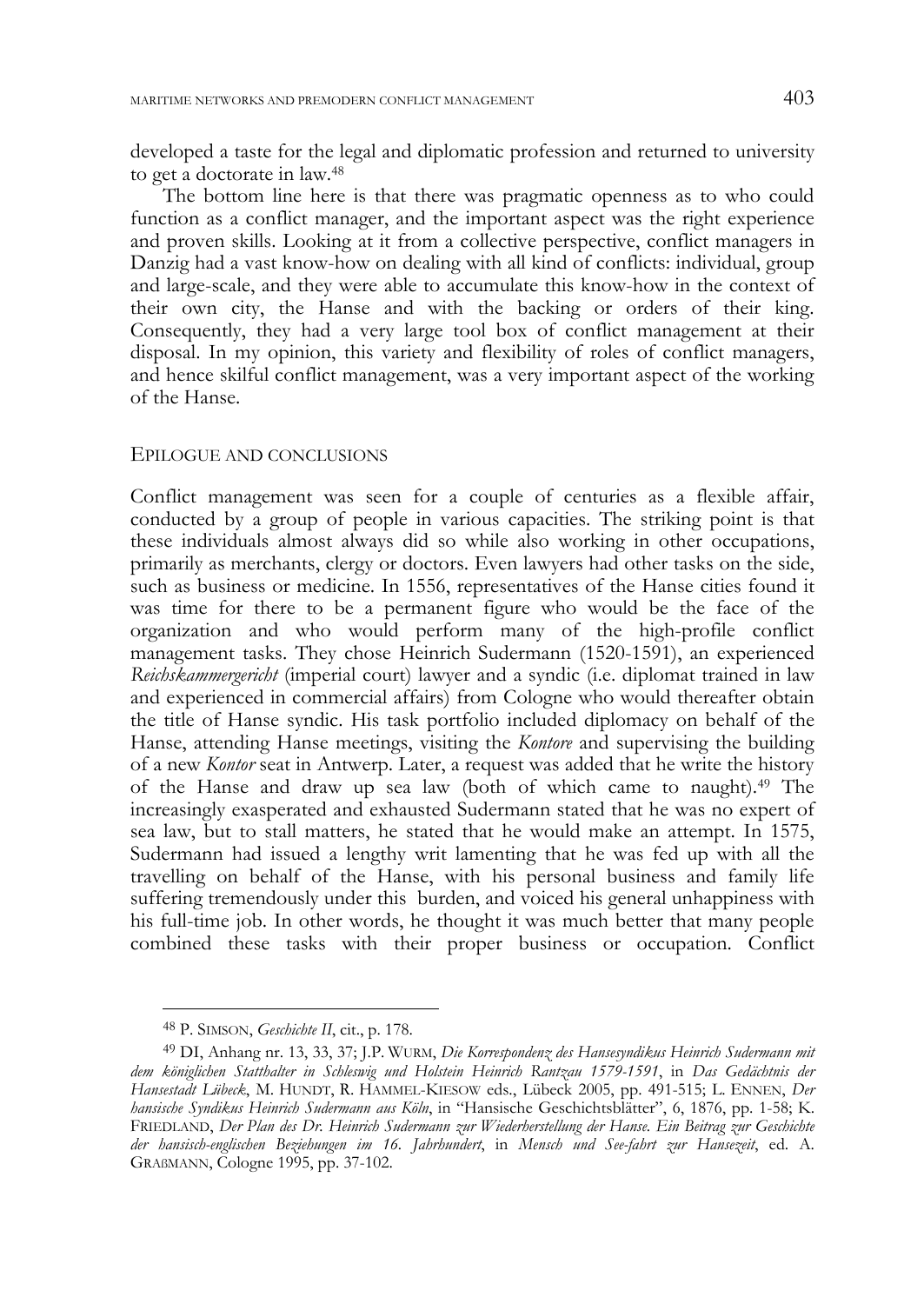management, apparently, worked at best collectively in the Hanseatic north: too much pressure on one individual brought him to the brink of a burnout.<sup>50</sup>

Returning to the image of Georg Giese, I would like to draw your attention to a finding art historians have made. Something is wrong here. The angle of the room is not correct, the corner of the table protrudes toward the viewer in a rather weird way, and both his seal dangling at the back and lopsided scales next to it are tilted in a way that is physically impossible. They hang next to Giese's motto: 'No joy without sorrow'. The off-balance presentation of elements of mercantile life is not a token of a lack of skill of Holbein: quite the contrary, he did it on purpose and his visual tricks are also known from another famous painting. The huge 'The Ambassadors' in the National Gallery of London, where a French ambassador and a bishop are depicted with an anamorphic skull at the bottom, is a reminder of the finality of life.51 In the case of the Giese portrait, these irregularities draw the viewer to the painting, stir an interest and impart a feeling of movement and possible lack of balance under the veneered, still image. I would add that this search for balance, so central in medieval thought, and the realization that it was a result of constant movement and change and was therefore fragile, was very fitting to the mindscape of merchants at the time. They were involved in several balancing acts between various levels of activities, various networks to which they belonged, and the various roles they performed. Not least of which in their capacity as conflict managers.

<sup>50</sup> DI, Anhang nr. 38 (1575).

<sup>51</sup> https://www.nationalgallery.org.uk/paintings/hans-holbein-the-younger-the-ambassadors.